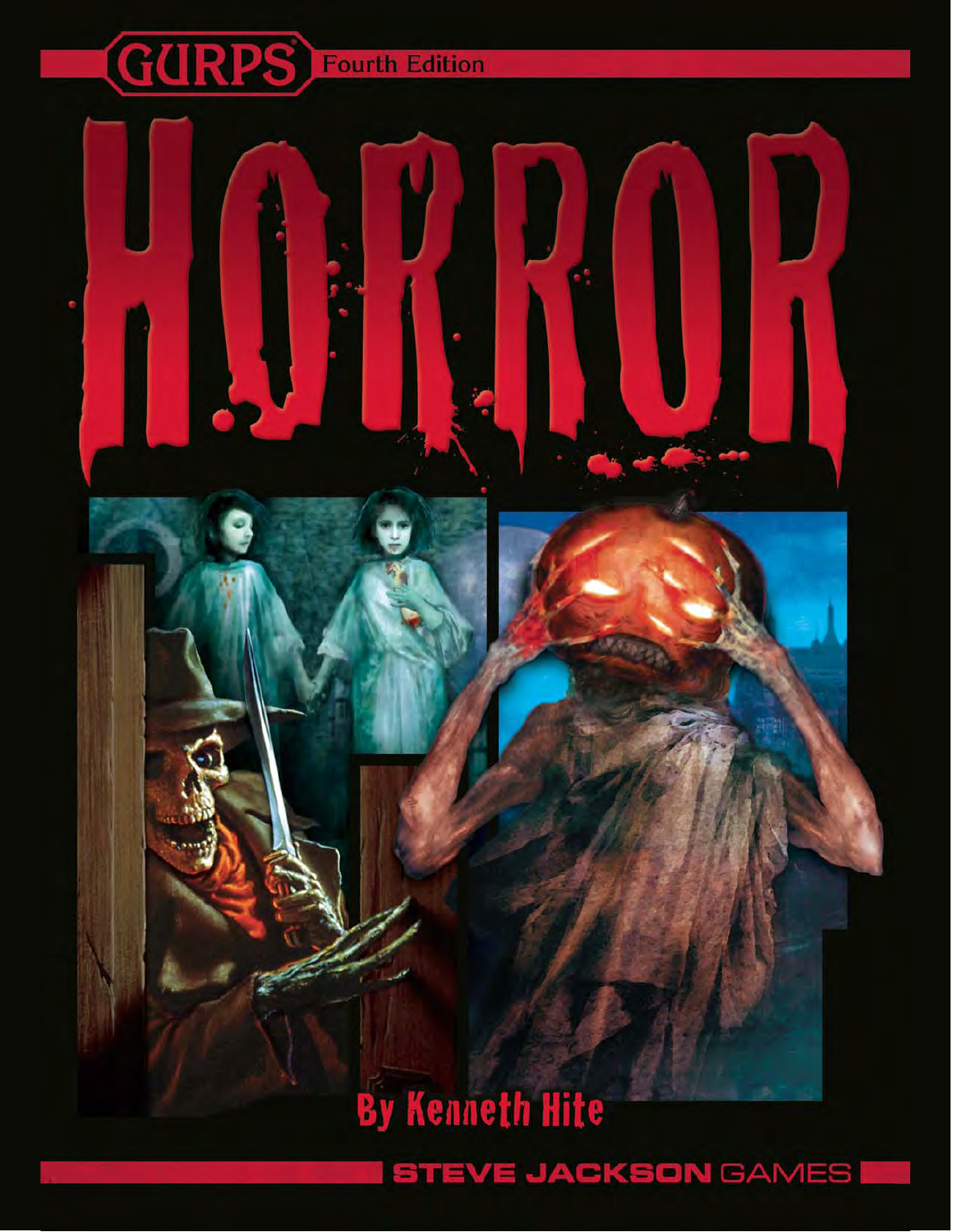

**Written by KENNETH HITE Additional Material by J.M. CAPARULA, PETER V. DELL'ORTO, SCOTT HARING, WERNER H. HARTMANN, and SEAN PUNCH Edited by SEAN PUNCH Cover Art by CHRISTOPHER SHY and MICHAEL WHELAN Illustrations by ALEX FERNANDEZ, IGOR FIORENTINI, CHRISTOPHER SHY, BOB STEVLIC, and JACOB WALKER**

ISBN 978-1-55634-803-7 1 2 3 4 5 6 7 8 9 10

## **STEVE JACKSON** GAMES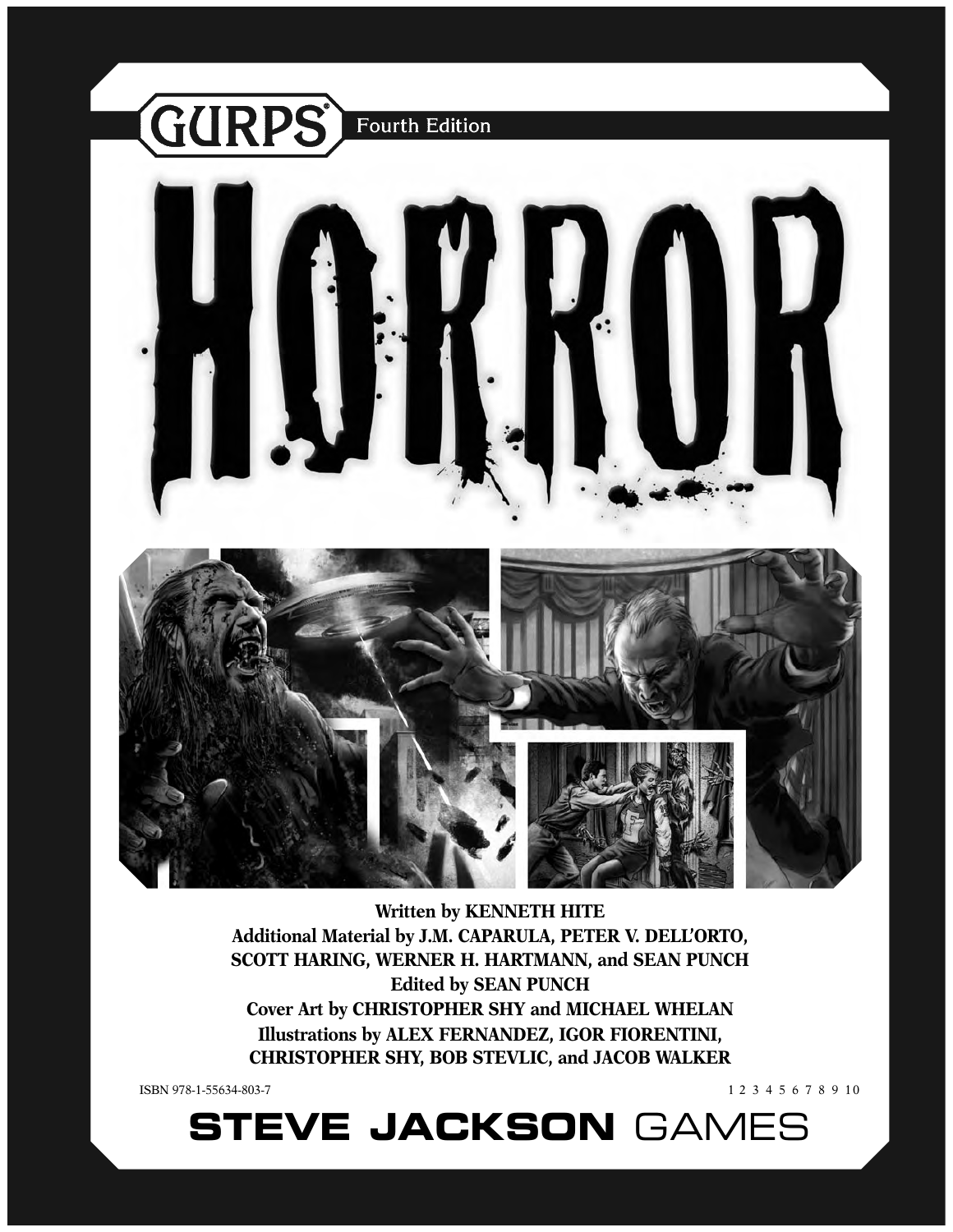## CONTENTS

#### **INTRODUCTION . . . . . . . . 4**

| Publication History 4 |  |
|-----------------------|--|
| About the Author4     |  |

#### **1. THE RAG AND BONE SHOP . . . . . . . 5**

| Embrace Your Fear 6                      |
|------------------------------------------|
| CHARACTER DESIGN 6                       |
| Character Concept. 6                     |
| Brief Biography 6                        |
| Character Hooks  6                       |
| Personalizing Characters 7               |
| Character Development  9                 |
| Motivation, or, "Why Are We in           |
| This Graveyard at Night?" 9              |
| PARTY DESIGN<br>. 9                      |
| Against the Darkness: Heroes 10          |
| Working With the                         |
| Other Players10                          |
| Monsters as Characters  11               |
| . 11<br>Traits                           |
| Advantages11                             |
| Independent Body Parts15                 |
| New Advantages $\dots\dots\dots\dots$ 20 |
| New Limitations 22                       |
| New Perk 22                              |
| Disadvantages 22                         |
| Secret Advantages                        |
| and Disadvantages 22                     |
| Disadvantages from                       |
| Fright Checks 26                         |
| New Disadvantage26                       |
| New Meta-Traits 27                       |
|                                          |
|                                          |
| New Techniques 30                        |
| Powers                                   |
| CHARACTER TEMPLATES 33                   |
| Academic33                               |
| Aristocrat 34                            |
|                                          |
|                                          |

| Criminal36                                 |
|--------------------------------------------|
| Detective37                                |
|                                            |
|                                            |
| Journalist 38                              |
| Mystic39                                   |
| Occultist40                                |
| Police Officer 41                          |
|                                            |
| Retired Soldier  42                        |
|                                            |
| Tech 43                                    |
|                                            |
| THE CHALLENGE 44                           |
| Investigation  45                          |
| Monster-Hunting45                          |
| THE MONSTER-HUNTER'S                       |
| $T$ OOLBOX 46                              |
| Investigatory Gear 46                      |
|                                            |
| Combat Gear  48<br>Holy Water Heresies  48 |
| Helpful Herbs 49                           |
| Silver Weapons 52                          |
| Magic Bullets 53                           |
|                                            |
| 2. THINGS THAT GO BUMP                     |
| IN THE NIGHT $54$                          |
| CHOOSING YOUR MONSTER  55                  |
| Stereotypes and Archetypes55               |
| Monsters as Fears  56                      |
| Bullets Can't Stop It!  56                 |
| FEAR OF TAINT 57                           |
| The Vampire 57                             |

| Stopping a Werewolf 62          |
|---------------------------------|
| Man-Eaters62                    |
| The Unnatural Natural  64       |
|                                 |
| Fear of the Natives:            |
| The Manitou 66                  |
| FEAR OF MADNESS 67              |
| The Serial Killer  67           |
| The Psycho Killer  67           |
| The Killer Beside Me 68         |
| The Evil Clown  68              |
| Mad Nature: The Shaggy Ones 69  |
| FEAR OF MUTILATION 69           |
| Mutilation Panics  69           |
| The Ripper70                    |
| Jack the Ripper70               |
| The Disembodied Brain 71        |
| The Creeping Hand71             |
| FEAR OF STARVATION 72           |
| Hungry Spirits72                |
| FEAR OF THE UNIVERSE 73         |
| Fear of the Foreign 73          |
| Things Man Was Not              |
| Meant To Know  73               |
| Describing the Indescribable 74 |
|                                 |
| Alien Invaders  76              |
| FEAR OF THE UNNATURAL 77        |
| The Ghost77                     |
| Ghostly Possession Modifiers 80 |
| The Tulpa 81                    |
| Malevolent Objects 81           |
| The Natural Unnatural81         |
| Fear of Witches82               |
| FEAR OF OTHERS 82               |
| The Unseelie 82                 |
| Faerie Fear Filters83           |
| Other Hidden Races84            |
| Alien Infiltrators  84          |
| The Metamorphic Invader 85      |
| FEAR OF DISEASE 86              |
| The Killer Virus 86             |
| Stopping the Plague  86         |
| Nosferatu 87                    |
|                                 |

*Were-Forms* . . . . . . . . . . . . . . . . 61 *Becoming a Werewolf* . . . . . . . . 62

*GURPS* System Design ❚ STEVE JACKSON **GURPS** Line Editor I SEAN PUNCH Page Design I PHIL REED and JUSTIN DE WITT Print Buyer ∎ MONICA STEPHENS

Managing Editor ❚ PHILIP REED Asst. Managing Ed. ❚ MONICA STEPHENS Production Artist ❚ NIKOLA VRTIS Indexer ❚ NIKOLA VRTIS

*Vlad the Impaler*. . . . . . . . . . . . . 57 The Ghoul . . . . . . . . . . . . . . . . . 59 *Poisoning Phobias* . . . . . . . . . . . 59 FEAR OF NATURE .............60 The Werewolf. . . . . . . . . . . . . . . 60 The Wolf-Man . . . . . . . . . . . . . . 61

> Art Director I WILL SCHOONOVER Marketing Director ❚ PAUL CHAPMAN Director of Sales **I ROSS JEPSON GURPS** FAQ Maintainer  $\blacksquare$ VICKY "MOLOKH" KOLENKO

#### *Lead Playtester:* Jeff Wilson

*Playtesters:* C.J. Beiting, Kyle Bresin, Ciaran Daly, Chris Davies, Peter V. Dell'Orto, Shawn Fisher, Werner H. Hartmann, Martin Heidemann, Jonathan Helland, Leonardo Holschuh, Urtzi Jauregi, David Johnston, Michael Kreuter, Jonathan Lang, Jimmy Bruun Madsen, Phil Masters, Scott Maykrantz, Garðar Steinn Ólafsson, Ralph Palm, Kelly Pedersen, Emily Smirle, Shawn K. Stevenson, and William H. Stoddard

*GURPS*, Warehouse 23, and the all-seeing pyramid are registered trademarks of Steve Jackson Games Incorporated. *Pyramid* and the names of all products published by Steve Jackson Games Incorporated are registered trademarks or trademarks of Steve Jackson Games Incorporated, or used under license. *GURPS Horror* is copyright © 1987, 1990, 2002, 2011 by Steve Jackson Games Incorporated. All rights reserved. Printed in the USA.

The scanning, uploading, and distribution of this book via the Internet or via any other means without the permission of the publisher is illegal, and punishable by law. Please purchase only authorized electronic editions, and do not participate in or encourage the electronic piracy of copyrighted materials. Your support of the author's rights is appreciated.

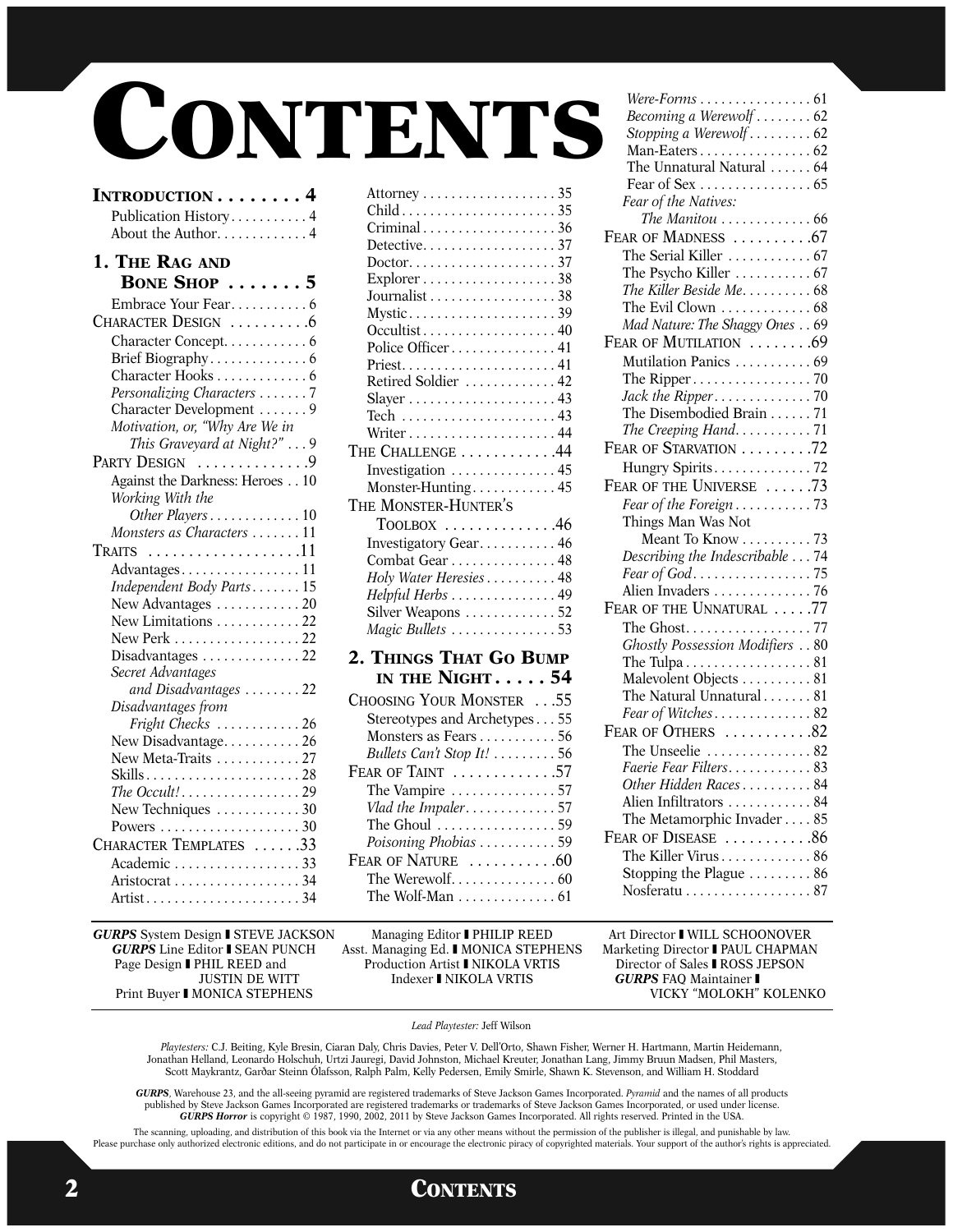| FEAR OF TECHNOLOGY 88                               |  |
|-----------------------------------------------------|--|
|                                                     |  |
| The Android88                                       |  |
| The Evil Computer 88                                |  |
| FEAR OF THE STATE 89                                |  |
| The Men In Black 89                                 |  |
| FEAR OF DEATH 90                                    |  |
|                                                     |  |
| The Zombie  90                                      |  |
| The Mummy 92                                        |  |
| The Lilitu 93                                       |  |
| FEAR OF APOCALYPSE 94                               |  |
|                                                     |  |
| The Daikaiju 94                                     |  |
| FEAR OF HELL 95                                     |  |
| The Demon 95                                        |  |
| "Be Thou Not Afraid"95                              |  |
| Fear of No Hell:                                    |  |
| Frankenstein's Monster 97                           |  |
|                                                     |  |
| 3. DARK THEATRES 98                                 |  |
|                                                     |  |
| CAMPAIGN LENGTH 99                                  |  |
| One-Shots. 99                                       |  |
| Extended Campaigns  99                              |  |
|                                                     |  |
| NARRATIVE STRUCTURES 100                            |  |
| Escape 101                                          |  |
| Gauntlet 101                                        |  |
| Nemesis  101                                        |  |
| Picaresque  101                                     |  |
|                                                     |  |
| Mix and Match  101                                  |  |
|                                                     |  |
| . 102<br>ANTAGONISTS                                |  |
| The Nature of the                                   |  |
|                                                     |  |
|                                                     |  |
| Beast: Enemies  102                                 |  |
| <b>GURPS Cabal.</b> 102                             |  |
| Let the Players Play  103                           |  |
| Precisely                                           |  |
| Calibrated Evil 103                                 |  |
| High-Powered Horror 104                             |  |
| <b>DESIGN PARAMETERS. 105</b>                       |  |
|                                                     |  |
| Scale105                                            |  |
| Scope $\ldots \ldots \ldots \ldots \ldots 106$      |  |
| Austerity  106                                      |  |
| Boundaries  106                                     |  |
| Rural or Urban?  107                                |  |
| Some Horrific Planes  108                           |  |
| <b>UNCANNY POWERS  109</b>                          |  |
|                                                     |  |
|                                                     |  |
| That Old Black Magic 110                            |  |
| Standard Magic Items 111                            |  |
| Psionics  111                                       |  |
| Black Technology  112                               |  |
| Other Abilities. 112                                |  |
| Things Fall Apart  112                              |  |
|                                                     |  |
| HORRIFYING GENRES  113                              |  |
| Fantasy Horror 113                                  |  |
| Dreamland:                                          |  |
| One Rules Model  114                                |  |
| Historical Horror  114                              |  |
| Horror Across Time  116                             |  |
| Modern-Day Horror 117<br>Science-Fiction Horror 118 |  |

*Infinite Horrors* . . . . . . . . 119

| 4. OMINOUS FEELINGS,                                           |
|----------------------------------------------------------------|
| GATHERING                                                      |
| $SHADOWS$ $120$                                                |
| ELEMENTS OF HORROR 121                                         |
| Uncertainty  121                                               |
| Isolation 122                                                  |
| The Cell Phone Problem 122                                     |
| The Unnatural 123                                              |
| STYLE AND THEME $\dots \dots \dots 123$                        |
| Styles $\dots \dots \dots \dots \dots \dots \dots 123$         |
| Thrills vs. Gore $124$                                         |
| Gothic Horror 125                                              |
| J-Horror  126                                                  |
| Survival Horror  127                                           |
| Themes127                                                      |
| Romantic Horror  128                                           |
| Symbolic Settings 128                                          |
| $\textit{Models} \dots \dots \dots \dots \dots \dots 129$      |
| RUNNING HORROR 131                                             |
| Who Can You Trust?  131                                        |
| $T \text{iming} \dots \dots \dots \dots \dots \dots \dots 131$ |
| Changes of Pace  131                                           |
| Props and Atmosphere 131                                       |
| Adding Horror In  132                                          |
| $Sc$ ENARIO DESIGN $\dots \dots \dots 132$                     |
| The Teaser133                                                  |
| The Story Hook 133                                             |
| First Blood 133                                                |
| Making It Different 134                                        |

| Building in the Twists 134<br>The Payoff $\dots\dots\dots\dots\dots$ 134<br><b>VICTIMS: THEIR CREATION</b> |
|------------------------------------------------------------------------------------------------------------|
| AND ABUSE $\dots \dots \dots \dots \dots 135$<br>A GOOD BAD MAN IS                                         |
| HARD TO FIND 136                                                                                           |
| It's Only the Wind 136                                                                                     |
| Cowards Die                                                                                                |
| a Thousand Deaths 138                                                                                      |
| FEAR, MADNESS, AND DECAY 139                                                                               |
| Fright Checks. 139                                                                                         |
| Multiple Fright Checks 140                                                                                 |
| Cumulative Effects of Fear 140                                                                             |
| Stress and Derangement  141                                                                                |
| Not Just Stunned 141                                                                                       |
| $Tumors \ldots \ldots \ldots \ldots \ldots \ldots 142$                                                     |
| Demonic Possession  142                                                                                    |
|                                                                                                            |
| Tell Me More About                                                                                         |
| These "Vampires"  145                                                                                      |
| Psychiatric Drugs146                                                                                       |
| Power Corrupts 146                                                                                         |
| 5. TALES TO TERRIFY. . 149                                                                                 |
| SEAS OF DREAD $\dots\dots\dots150$                                                                         |
| BLOOD IN THE CRATERS  .157                                                                                 |
| <b>BLASPHEMOUS LORE</b> . 162                                                                              |
| $INDEX \ldots \ldots \ldots \ldots 173$                                                                    |

## About *GURPS*

Steve Jackson Games is committed to full support of *GURPS* players. Our address is SJ Games, P.O. Box 18957, Austin, TX 78760. Please include a selfaddressed, stamped envelope (SASE) any time you write us! We can also be reached by e-mail: **info@sjgames.com**. Resources include:

*New supplements and adventures. GURPS* continues to grow – see what's new at **gurps.sjgames.com**.

*e23.* Our e-publishing division offers *GURPS* adventures, play aids, and support in PDF form . . . digital copies of our books, plus exclusive material available only on e23! Just head over to **e23.sjgames.com**.

*Pyramid* (**pyramid.sjgames.com**). Our monthly PDF magazine includes new rules and articles for *GURPS,* systemless locations, adventures, and much more. Look for each themed issue from e23!

*Internet.* Visit us on the World Wide Web at **www.sjgames.com** for errata, updates, Q&A, and much more. To discuss *GURPS* with our staff and your fellow gamers, visit our forums at **forums.sjgames.com**. The *GURPS Horror* web page is **gurps.sjgames.com/horror**.

*Bibliographies.* Many of our books have extensive bibliographies, and we're putting them online – with links to let you buy the resources that interest you! Go to each book's web page and look for the "Bibliography" link.

*Errata.* Everyone makes mistakes, including us – but we do our best to fix our errors. Up-to-date errata pages for all *GURPS* releases, including this book, are available on our website – see above.

Rules and statistics in this book are specifically for the *GURPS Basic Set, Fourth Edition.* Page references that begin with B refer to that book, not this one.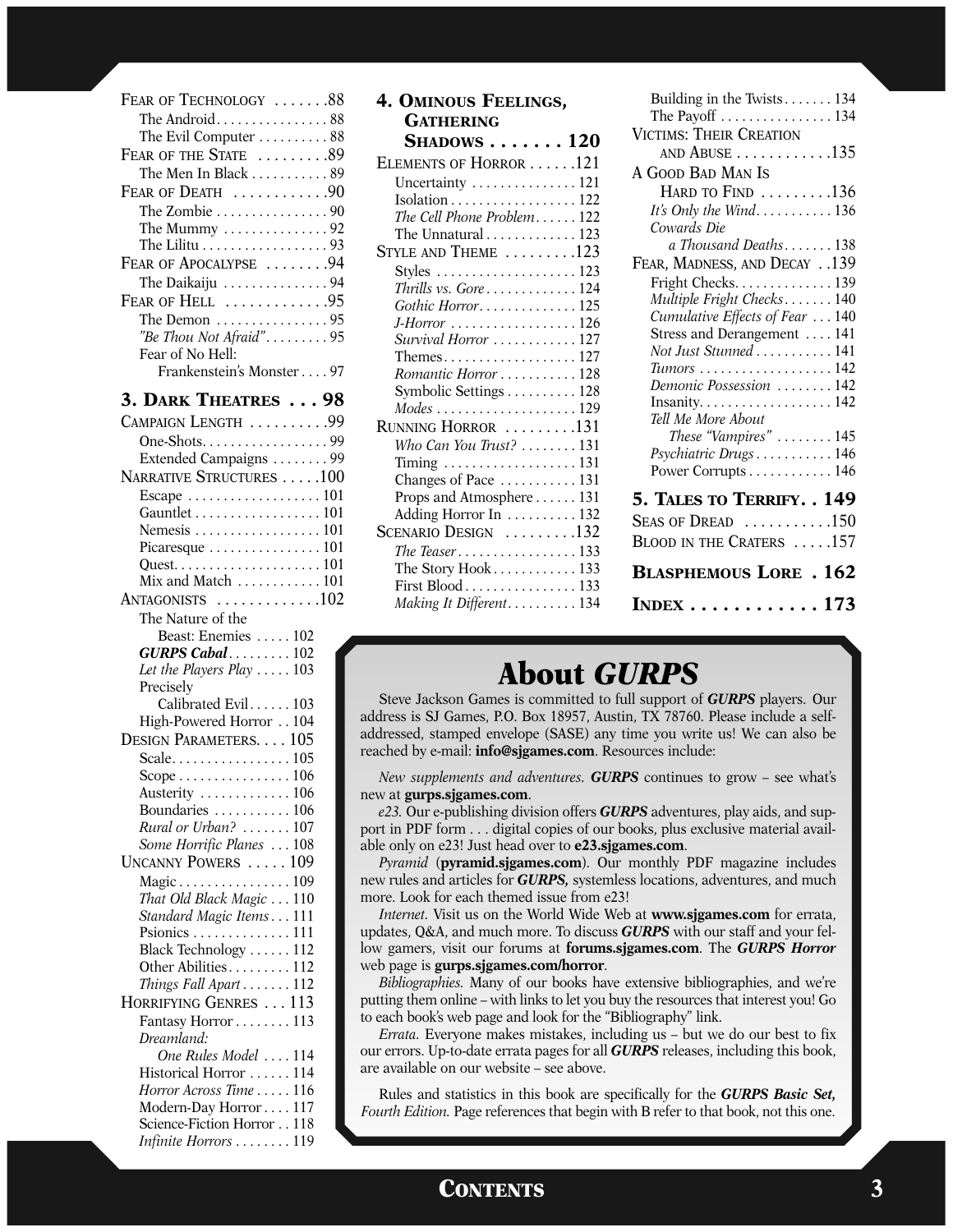## <span id="page-4-0"></span>INTRODUCTION

#### So what is horror?

Horror is a matter of intent, and a matter of content. Anything written to frighten the audience is horror. Horror is usually a goal, not a genre; horror can appear in Westerns, romances, science fiction, fantasy, and mysteries. Wherever the writer wants to make your flesh creep, there's horror. Horror can be a genre, though, and in one sense it's the oldest genre of all. The first stories we have, from the Sumerian epics, are full of evil gods, the birth of monsters, and malevolent scorpion-men. And we have only added to that supply of scares over the next five millennia. Vampires, werewolves, psycho killers, haunted houses, and hundreds of other time-tested elements now jam-pack the horror toolbox.

These are, however, diverse elements. Horror doesn't have to be supernatural – the Black Death was completely natural, and completely horrific. Horror doesn't have to be human – the slow, inevitable death of the universe scared H.P. Lovecraft more than any personal narrative ever did. But horror doesn't stay in its box – the Black Death helped inspire the legend of the vampire, and the inevitable laws of physics gave the 20th century both the mighty Godzilla and Great Cthulhu. Horror is as sloppy as a Jack the Ripper killing, and as neat as Josef Mengele's fingernails.

With something so slippery, it can take some work to get it right. That's true of writers, film directors, and artists – and roleplayers. The GM has to want to scare you, work to scare you, try to scare you. You, the players, have to want to be scared, work to be scared, try to be scared. Horror is the most collaborative of styles, which makes it perfect for roleplaying games. The GM and players must contract to play a horror game, and agree to build the atmosphere of fear together. Otherwise, it just plain won't work.

But when it does work – well, then, you have roleplaying at its finest pitch. Fear is the strongest, oldest emotion of all, buried deep in all our psyches from the caveman days, when we were one campfire away from the saber-tooth tigers. But as deep as it's buried, you can bring it to the surface with some dim lighting, a hushed tone, and a good story. It's a bottomless well of power, catharsis, and bloody farm implements, and it's waiting for you.

So enter freely and of your own will, both GM and player, ready to scare and to be scared, to join hands

around the metaphorical campfire, listen to the snarl of the saber-tooth tiger, and to share the oldest and strongest emotion . . . and to make it brand new again.

Pleasant screams.

## PUBLICATION HISTORY

This is the fourth edition of *GURPS Horror.* It expands upon, mutates, and replaces *GURPS Horror, Third Edition* (2002), which Kenneth Hite sewed together and reanimated from his own horror roleplaying guide *Nightmares of Mine,* along with the gigantic and wonderful limbs and organs previously assembled by J.M. Caparula in *GURPS Horror, Second Edition* (1990). That madman attached such things to the hellish torso of *GURPS Horror, First Edition* (1987), given eldritch unlife by Scott Haring. Its heart still beats within the unholy amalgamation you hold now.

### ABOUT THE AUTHOR

Kenneth Hite fervently believes that he was the first person to buy *Call of Cthulhu* in the state of Oklahoma, and has been running and playing horror RPGs nigh-constantly since then. Also since then, he has (among other things) developed and co-authored *GURPS Infinite Worlds* and *GURPS WWII: Weird War II,* written *GURPS Cabal,* and created over 300 "Suppressed Transmission" columns for *Pyramid* magazine. Additionally, he has written for *Nephilim, Vampire: The Masquerade, Deadlands, Vampire: The Dark Ages, Unknown Armies, Call of Cthulhu d20, Vampire: The Requiem, Delta Green,* and a smattering of games less obviously horrific.

His most recent works include the ENnie Awardwinning RPG *Trail of Cthulhu,* a *Savage Worlds* setting describing *The Day After Ragnarok,* the blasphemous children's books *Where the Deep Ones Are* and *The Antarctic Express,* the critical essay collection *Tour de Lovecraft: The Tales,* and the ongoing "Lost in Lovecraft" column for *Weird Tales* magazine.

He lives in Chicago with many a quaint and curious volume of forgotten lore, his wife Sheila, the mandatory Lovecraftian cats, and a tell-tale heart.

*There is no delight the equal of dread. – Clive Barker*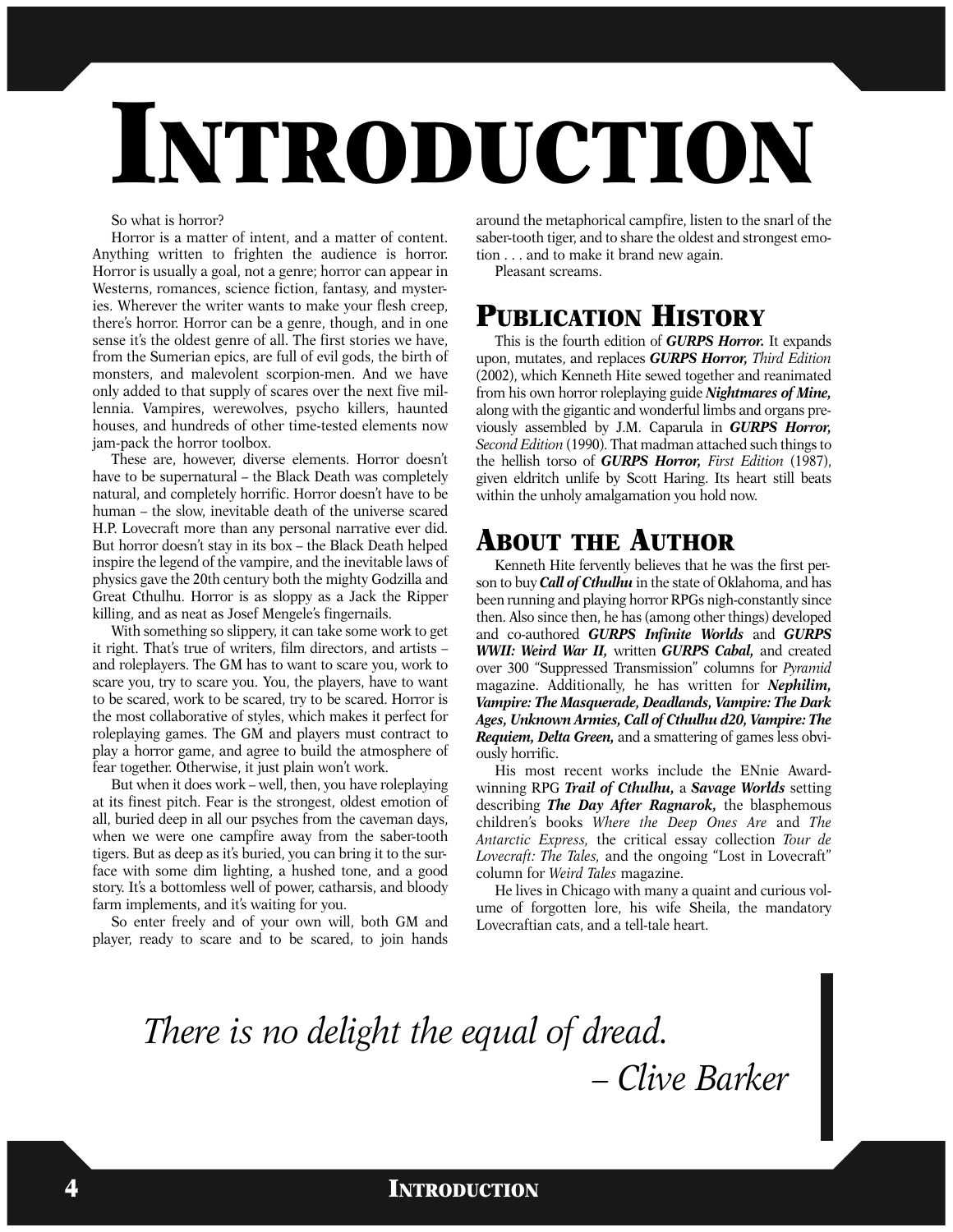#### <span id="page-5-0"></span>**Necrophone (TL6)**

In the October 1920 issue of *Scientific American,* Thomas Edison announced that he was working on the design of a machine to contact the spirits of the dead. No plans or prototypes were discovered in his laboratory after his death in 1931. In a séance 10 years later, Edison directed two electrical engineers to a blueprint of the device.

Edison's necrophone is a sensitive electrical valve, powered by a chemical electrolyte solution, which amplifies spirit voices captured by a large, trumpet-shaped aluminum dish-aerial apparatus. The ghosts speak through a microphone hooked up to the valve. Tuning the necrophone to a specific spirit requires something connected to that spirit or a summoning ritual – and the ghost isn't *required* to answer. To use the device, roll against Electronics Operation/TL6 (Parapsychology). \$800, 22 lbs., external power. LC4.

#### **Spiricom (TL7)**

In 1980, electrical engineer George Meek and medium Bill O'Neil built Spiricom, a machine for communication with the dead. They used it to communicate with deceased NASA scientist George Mueller, who helped them perfect the Spiricom Mark IV by 1982. This system uses multiplefrequency tone generators to isolate ghostly voices from a room's "white noise," and creates a spiritual "carrier wave" to speak with or summon a specific spirit. Ascended and evolved spirits come in on the 29.5 MHz band or higher; tuning the Spiricom to lower frequencies contacts baser, even inhuman, spirits.

Operating the Spiricom requires  $1dx10$  minutes of tuning and a successful Electronics Operation/TL7 (Parapsychology) roll. The technology functions far more reliably with a medium; without one, attempts to contact a specific spirit are at -6. Mark IV: \$3,200, 80 lbs., external power. LC4.

## COMBAT GEAR

This equipment is just a start. For even more fearsome paraphernalia, see *GURPS Loadouts: Monster Hunters.*

#### *Armor and Protection*

*Holy Water* (TL0): Holy water may burn some monsters like acid (see *Acid,* p. B428). If so, then holy water from holy wells, lakes, or rivers (e.g., Glastonbury, Lake Nemi, the Jordan, or the Ganges) might do extra damage. Of course, it's hard to test in advance. Holy water is free from the font at the front of any Catholic or Orthodox church; water from a specific source costs more. Anyone with Clerical Investment can bless water with one minute and a Religious Ritual roll. See *Holy Water Heresies* (below) for some further options. Water, holy or impious, weighs 1 lb./pint. LC4.

*Crucifix* (TL1): A crucifix or other holy symbol may provide protection or just comfort. Small *silver* model: \$25, neg. LC4.

*Electric Pentacle* (TL6^): Invented by Thomas Carnacki in 1907, this device consists of mercury-vapor tubes set in a pentagram shape, wired in parallel to an induction coil, powered by two lead-acid batteries. The tubes emit specific wavelengths of blue light that repel spirits; ghosts or demons that wish to cross the light barrier must *win* a Quick Contest of Will vs. the barrier's DR.

## Holy Water Heresies

In the modern world, only Roman Catholics and Orthodox Christians doctrinally believe in holy water as a method of resisting or repelling evil forces. Some High Church Anglicans, Sikhs, Jews, and Buddhists use water ritually, if not explicitly to zorch demons. A hard-core Evangelical Protestant (or 17th-century Puritan) would consider holy water frivolous at best, idolatrous at worst – using it might *expose* the wielder to evil! Fantasy religions could have their own intricacies: perhaps the Fire God condemns holy water. The GM will have to adjudicate the theological implications for his campaign, or just let the Pope (and Hammer Films) do it.

The GM might be understandably nervous about allowing monster-hunters potential access to sprayer trucks full of vampire-killing solvent, or feel that toting "Holy Super-Soakers" cheapens the campaign's Gothic tone. The rules as given essentially track Catholic teachings on holy water. For GMs feeling their inner Martin Luther, here are some heretical variants:

*Donatist Variant:* Anyone without at least one of Blessed, Power Investiture, or True Faith has -4 on his Religious Ritual roll to create "vampire-proof" holy water. Alternatively, any vampire, demon, etc. vulnerable

to holy symbols has the 0-point feature "Affected Only by True Faith," and the fearless vampire-slayers had better hope that the priest who blessed the font at St. Patrick's was truly faithful!

*Jansenist Variant:* The wielder has to maintain suitable reverence for the holy water for it to retain its sacramental status. He must roll vs. Will *each minute* that the water is contained in an inappropriate vessel (squirt gun, Big Gulp cup, etc.), and whenever he blasphemes, pollutes, or otherwise acts irreverently toward it. Failure means the holy water reverts to mundane water. Part of Armoury (Esoteric) (p. 28) might be the secret of inscribing a water gun with angelic glyphs, or building it from chased silver and crystal. The charitable GM may allow the wielder who sings a hymn or chants a prayer while toting the "sacred fire hose" to make a Religious Ritual roll and add his margin of success to these Will rolls while the prayer or hymn continues.

*Valentinian Variant:* Blessing water takes 10 seconds per gallon, as the "sacredness" must propagate through the pipes or across the swimming pool. During this time, the celebrant must take constant Concentrate maneuvers. This at least somewhat constrains the old "bless the sink and hit the fire alarm" plan.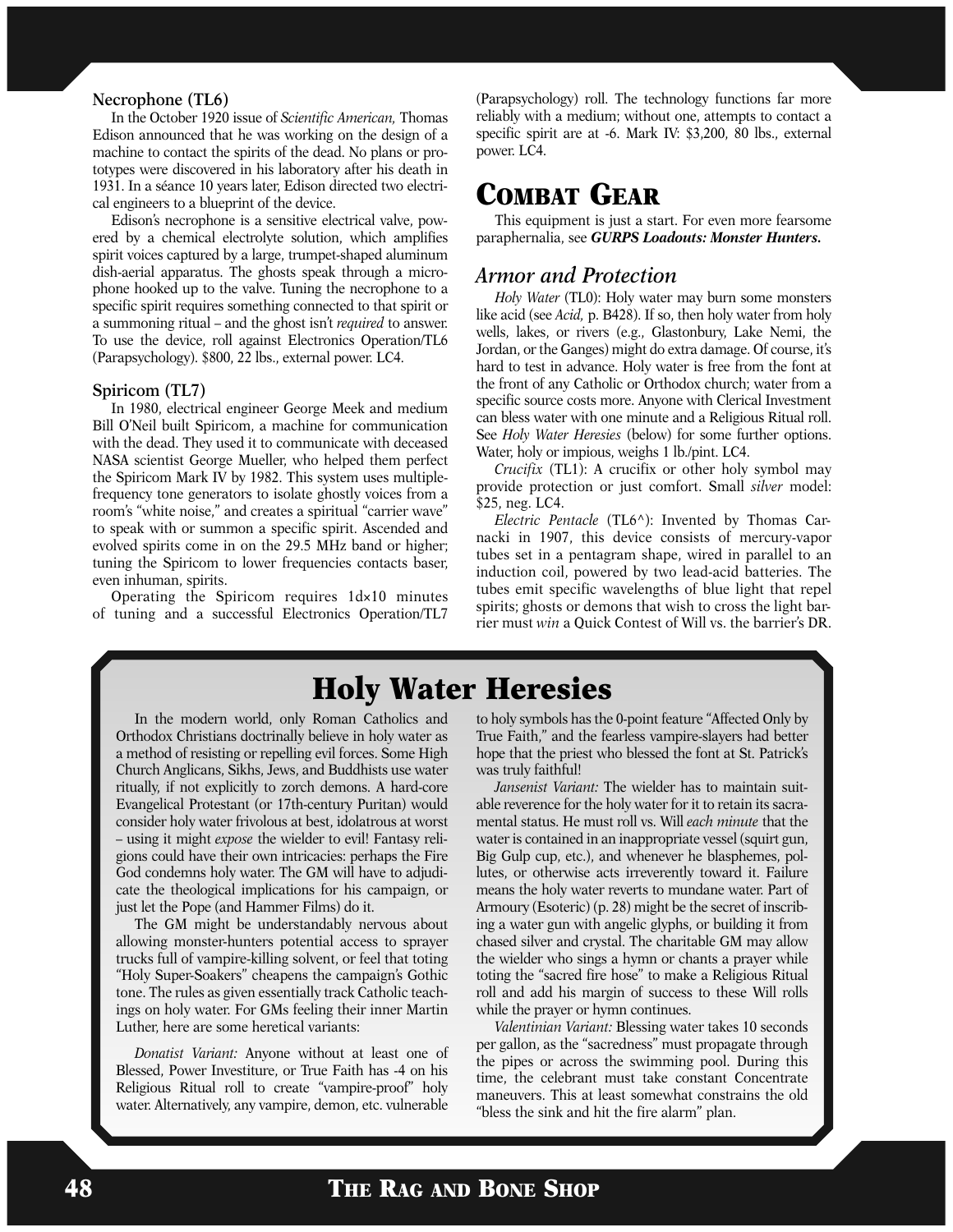<span id="page-6-0"></span>In the above example, the GM should ask himself *why* vampires don't cast reflections. Some legends assert that it's because the vampire has no soul, which is what the mirror reflects. If so, then all reflective or image-capturing devices become useless; vampires certainly won't show up on video surveillance cameras, and a telephone might not even pick up a vampire's voice! Conceivably, vampires' names might not be recordable on computer databases – that would certainly explain why they wind up hanging around derelict warehouses. Others traditions specify that the mirror in question is silver-coated and point out that silver is harmful to vampires. In that case, only silver-coated or -backed reflective surfaces are ineffective; while some cameras use silvered film and mirrors, digital cameras and X-ray machines don't.

Incorporeal beings such as ghosts pose different problems. Sometimes, ghosts are manifest – but can they be photographed? Generally, yes, since a photograph (or video image) is a recording of rays of light, and it could be said that a ghostly manifestation is one of light. The GM may wish to redefine the concept of ghosts to prevent photographic recordings, however; perhaps their manifestations are merely *psychic* illusions that only the mind can perceive. Some ghosts might even use magic to render cameras useless. Of course, modern-day PCs who hope to use

photographs of ghosts as proof face another challenge: convincing the authorities that such photos aren't hoaxes in this age of Photoshop.

If you're moving a monster out of its "native" habitat, then a little thought about what you're moving, and why, can pay big dividends of game realism – and hence, of horror.

## MONSTERS AS FEARS

With the above in mind, the remainder of this chapter is organized into sections that address some basic human fears. Each fear has a "signature" monster, some variations, and game notes attached to it. The monster given for a particular fear is a starting point; this organization is descriptive, *not* prescriptive. If you decide that vampires are fundamentally not about the fear of taint and disease, but rather the fear of the unloved dead, then revamp (ahem) your bloodsucker accordingly. Some creatures – and fears – have pointers and advice for such adjustments. Add new monsters for specific fears, and recombine monster templates with Frankensteinian abandon. The goal here is to help the GM think about monsters in terms of their role as thematic elements first and foremost, as portents of the uncanny, rather than as opponents.

## Bullets Can't Stop It!

"God made man. Sam Colt made men equal." By the numbers, Sam Colt (or perhaps Richard Gatling) may even have made man equal to monsters. Daikaiju and Ancient Ones aside, few critters can withstand a hail of well-directed lead for long. So how can the GM un-level the playing field again?

*No Guns:* Set the story in a place, time, or situation where there would be no guns; e.g., medieval France, a remote island after a plane crash, or an insane asylum.

*No Gunmen:* The PCs don't carry guns; e.g., kids at summer camp, Buddhist monks, or maximum-security prisoners.

*Lousy Gunmen:* The PCs have guns but can't hit the broad side of the barn; e.g., most people in a zombie apocalypse, CIA "desk jockeys," or overconfident street thugs.

*No Reloads:* The PCs are trained but must conserve ammo; e.g., soldiers behind enemy lines, a police sniper during that zombie apocalypse, or hunters backpacking in the Canadian wilds.

*An Inconvenient Shoot:* The monsters lurk where guns' effectiveness is diminished; e.g., total darkness, underwater, twisty tunnels, or dreams. Consider Morlocks, Deep Ones, or Freddy Krueger.

*Smart Monsters:* The monsters are intelligent or cunning enough to take away guns or ammo; e.g., a werewolf who dislikes taking a silver risk, a ripper who lives to terrorize his prey, or Roy Batty in *Blade Runner.*

*Sneaky Monsters:* The monsters are too stealthy and/or fast to engage effectively before they enter close

combat to attack; e.g., man-eating lions, invisible madmen, or the xenomorphs in *Aliens.*

*Charming Monsters:* The monsters use mind control (or pure terror!) to make victims pause when they should shoot; e.g., a vampire who can mesmerize you to drop the gun, impossibly beautiful faeries, or little kid zombies you don't *want* to shoot.

*No Safe Target:* The monsters lurk where one shouldn't discharge a firearm; e.g., any monster hiding in plain sight in a crowd, a monster on a pressurized jet or submarine, or the xenomorph nest under the heat exchanger in *Aliens.*

*No Good Target:* The monster's organs aren't where they should be, requiring a roll against an obscure Physiology specialty to target its vitals, or the creature has No Vitals (p. B61); e.g., alien invaders, golems, or revenants.

*No Target At All:* The monster can't be dealt with by shooting; e.g., Hill House, the Colour Out of Space, or a tiny grub that parasitizes people and makes them act erratically.

*Won't Stay Shot:* The monster gets back up shortly after being shot (although shooting buys the victims some time, because the monster must recover before striking again); e.g., vampires, Michael Myers in *Halloween,* or tulpas.

Ghosts aside, relatively few monsters are simply bulletproof. In fact, most go down just fine against a skilled shooter with a good gun and ammo, set up where he can't be flanked, covering an evacuated kill zone, and warded against dirty tricks. The trick is setting that up . . . and the GM's trick is to make it impossible.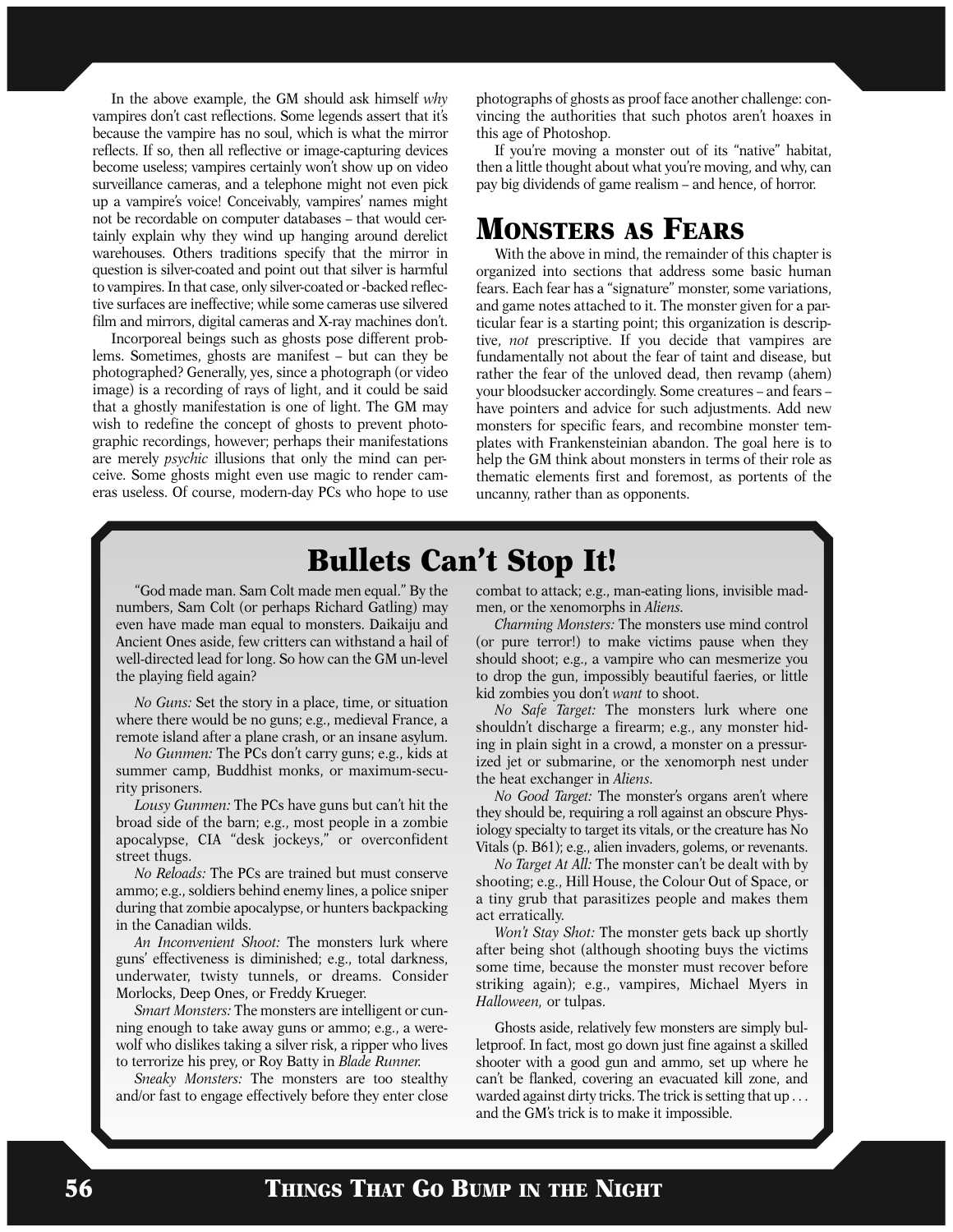#### <span id="page-7-0"></span>*Concept*

A *player* who deduces the disease's vector, etiology, cause, and true nature (demonic imp-virus, mummy cooties, madscience serums in the water, germs from planet Zelkor, or whatever) should get a bonus on the Concept roll.

#### *Prototype*

Make a Prototype roll once per month – or once a *year,* in a high-realism campaign. Even at TL7-8, disease research requirements are grim: a cure for polio required millions of dollars and decades of research. In the case of AIDS, *billions* of dollars and over 20 years of study have developed only a few (expensive and bulky) suppressants. If the germ is a variation on a known bug, or if there has been a long, ongoing research effort on the disease, the GM might realistically cut research time from years to months or weeks. Such time scales, as abbreviated as they are, may still prove too long for many campaigns. Fortunately, PCs often have magic, high technology, secret alien formulae, and other advantages that the Mayo Clinic doesn't – and when all else fails, the GM can adjust things cinematically.

#### *Cinematic Cures*

Larger-than-life germ-stomping uses *Gadgeteering* (pp. B475-477). The Gadgeteer advantage (p. B56) is *mandatory.* Relevant skills are as discussed above (typically Physician), but the GM may also wish to require Science!, Weird Science, or something similarly cinematic and arcane. Cinematic horror cures use the standard gadgeteering modifiers, times, costs, etc. with these Complexity levels:

*Average:* A *suppressant* that stops the development or progress of symptoms.

*Complex:* A *vaccine* that prevents an uninfected person from contracting the disease.

*Amazing:* An *antidote* that completely cures the disease in an infected patient.

#### *Complications*

Remember that the "bugs" in an alien invader vaccine may be big bugs indeed! While the PCs are working with – and, dare we hope, fighting monsters around – all their dangerous, fragile, virus-covered equipment, the GM can work with *Contagion* (p. B443) and *Infection* (p. B444), especially if an afflicted PC could turn into a horror himself. Even if all goes well, the GM should feel free to vary the cure's effectiveness, onset time, and other parameters as dramatic tension requires.

## NOSFERATU: THE PLAGUE VAMPIRE

There's a type of vampire – the *nosferatu* – that bears no resemblance to Dracula. It's dead white, with long fingernails and rat-like teeth. It looks and smells awful; can turn to mist but not assume animal form; and summons rats, not wolves. When it sucks blood, there's nothing sexual or romantic about it; the victim wastes away and dies in agony. Like many vampires, the nosferatu symbolizes

disease – a starkly medieval image, disgusting and evil. Where Dracula's aristocratic bearing and sexual charisma hint at syphilis, the nosferatu is the plague, tuberculosis, or perhaps typhus. Such creatures are the "walking pestilence," sapping strength and life, and then spreading through the land by transforming their victims into their likeness.

This older image can suggest more scenario ideas: A plague has struck the town, and a mysterious figure has been seen at night – coming up from the sewers, some say. A reward has been offered to anyone who can stop the Bringer of the Black Death. Investigators who work to find the meaning behind the monster can find ways of dealing with it. For example, a vampire's aversion to garlic is due to the bulb's nourishing, healing qualities; his fear of running water stems from the fact that it is generally considered clean and cleans that which enters it. Perhaps salt, sunlight, and other traditional purifiers can also stop the fiend!

The GM can use a monster's meaning to rework its appearance into a more appropriate and interesting form. In an American Civil War setting, the nosferatu might be accompanied not by rats, but by the pigs that fed on the bodies of dead soldiers. In a post-nuclear war setting, such a vampire may bring an army of cockroaches, glowing green at night.

*Thou shalt not be afraid for the terror by night; nor for the arrow that flieth by day; Nor for the pestilence that walketh in darkness; nor for the destruction that wasteth at noonday.*

> *– Medieval talisman, from Psalm 91:5-6*

#### *Nosferatu*

#### **43 points** *Advantages:* Allies (Rat swarm; Built on 25%; 12 or less; Summonable, +100%) [24]; Claws (Talons) [8]; Pestilent (p. 22) [1]; Speak With Animals (Specialized, Rats,

-80%) [5]; Vampire (p. B262) [150]. *Disadvantages:* Appearance (Monstrous) [-20]; Bad Smell [-10]; Disturbing Voice [-10]; Dread (Salt) [-10]; Frightens Animals [-10]; Infectious Attack [-5]; Lifebane [-10]; No Alternate Forms [-30]; No Dominance [-20]; No Speak With Animals (Specialized, Wolves and Bats, -60%) [-10]; Vulnerability (Impaling Wood to Heart  $\times 2$ ) [-10].

*Features:* Achilles' Heel includes fire as well as wood.

#### **Variations**

For a nosferatu embodying a plague spirit, add Plague (p. 16).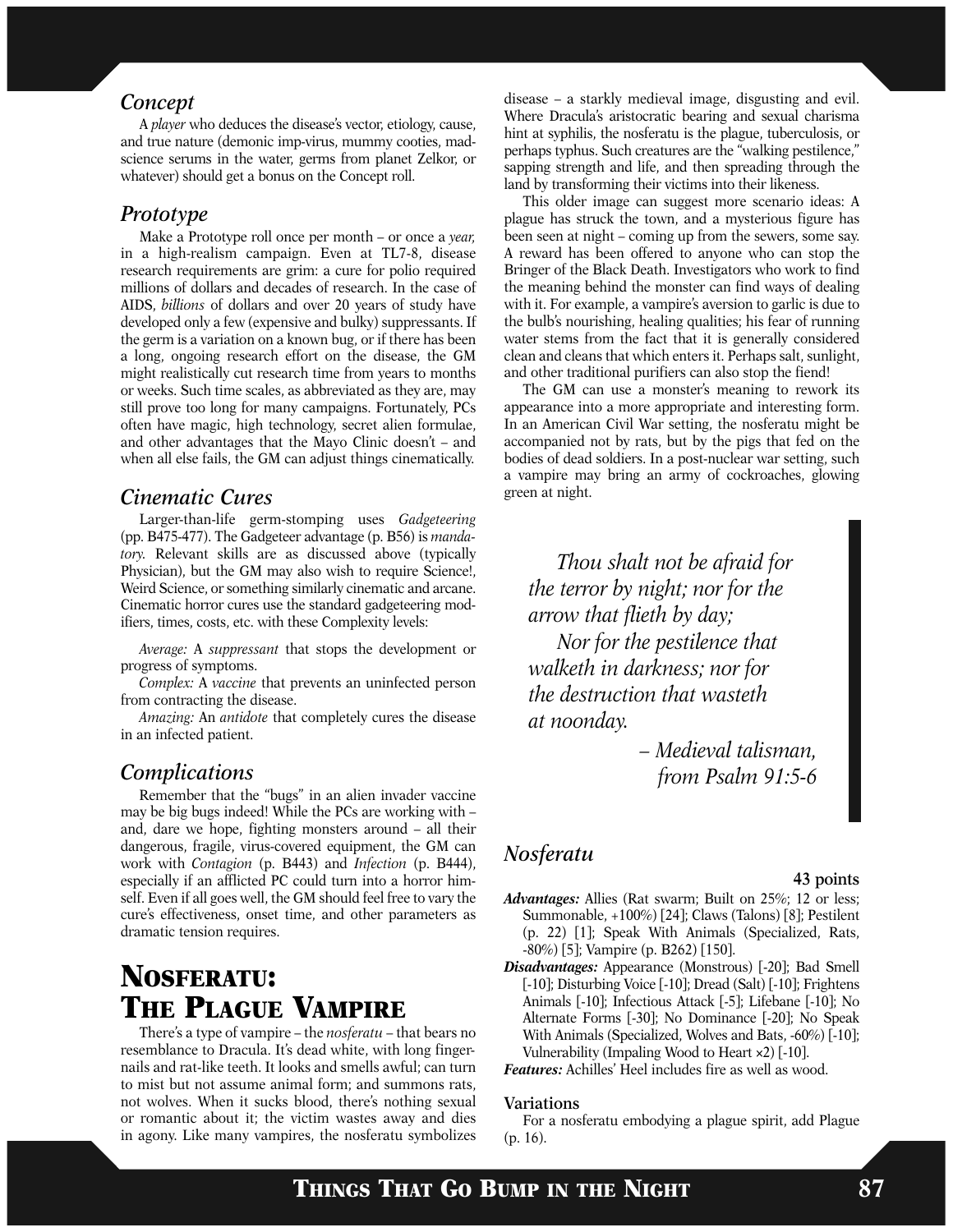## Survival Horror

<span id="page-8-0"></span>The polar opposite of *High-Powered Horror* (pp. 104- 105), "survival horror" channels powerlessness as a wellspring of terror. This style privileges resource management, tactics, and stealth while foreshadowing a fundamentally bleak endgame: sooner or later, the horrors will swallow up the heroes. Exceptions exist, such as the theatrical version of *28 Days Later,* but are almost always driven by nervous producers rather than by narrative logic. While its literary origins go back to Lovecraftian tales like "Herbert West – Reanimator" and "The Lurking Fear," survival horror only blossomed with George Romero's *Night of the Living Dead* (1968) and the subsequent zombie boom. In video games, it arguably began with *Alone in the Dark* (1992), although *Resident Evil* (1996) was the first game to market itself as "survival horror." The label is now applied to *any* game or movie that features zombies or similar shambling hordes.

Other common (though not universal) traits of survival horror include:

*Brutes vs. brains.* The nearly always mindless horrors appear in swarms or hordes of identical monsters. Surviving heroes are smart, not just tough.

*Disunity.* Particularly in films, there's tension, arguments, or even outright betrayal within the human survivor community or protagonist group. Rather than join against the common threat, the pressures turn people

bitter, selfish, panicky, and cruel. If the GM wants to emulate such intraparty conflicts, then it's probably best to make survival-horror games one-offs unless everyone involved truly likes that kind of roleplaying.

*Dwindling resources.* Guns run out of bullets or get lost. Armor is torn off. Food grows scarce. The heroes slowly lose their technological and cultural crutches, bringing them down to the level of the monsters outside – often despite having whole cities' worth of abandoned gear nearby. Some gamers find this *incredibly* frustrating, so the GM should clear it going in.

*Invaded Houses* (p. 130). Nowhere is safe for long; the heroes must keep moving or die. If there's a window, something *will* crash through it.

*Labyrinths.* Especially in video games, the heroes must navigate maze-like paths to avoid the hordes. This trope also shows up in films like *The Descent* and *This Is Not a Love Song,* featuring protagonists lost in unfamiliar terrain, and *Cloverfield,* where a familiar city becomes an obstacle course.

*Promised Land.* The heroes are seeking a safe haven: the evacuation zone in *Cloverfield,* "the island" in *Dawn of the Dead,* etc. The GM decides whether it's a lie, a mirage, full of zombies, or a genuine refuge. Survivalhorror purists regard having a real "Promised Land" as cheating!

### **THEMES**

Presenting a theme isn't a matter of distributing handouts that state, "This campaign is about corruption." Nor is it a matter of an NPC nodding sagely and offering a few thoughts on the topic of doom. Themes are *hidden* notes, best kept under the story itself. Think of a game's theme as its skeleton, its bones: they give it structure and let it stand up – and as with your own skeleton, it's seldom a good sign if the bones show up too clearly. You don't have to decide on a theme at the beginning; if you're telling a good story, then your theme will emerge in due time. Themes show up in little bits of offhand character development or evocative symbolism; eventually, these tiny pebbles add up into an avalanche that sweeps your story to its climax.

#### *Betrayal*

The theme of betrayal plays a key role in horror. "Trust no one" is the code, but that's easier said than done. Players and characters alike tend to lower their guard around the obviously harmless or actively useful NPCs. The GM should occasionally remind them that this is a mistake. Especially in conspiratorial horror – but to an extent in any game – any NPC can be a villain. The friendly clown could be a madman, the nice old lady at the sweetshop might be a cannibal, and the heroes' mentor may be using them for his own fiendish purposes. Little marks of betrayal can show up in a symbolic fashion (30 pieces of silver, to melt down

for bullets) or as the tragic flaw in a truly beloved and otherwise noble NPC.

Be warned that betrayal is easy to overuse. In all but the most conspiratorial games, it can actively prevent the players from investing any emotional energy in the game world if it becomes too common. However, it works at the heart of isolation in the horrific world: We're all separate from each other, alone against the dark.

#### *Corruption*

Closely related to betrayal, corruption is the slow change of something good into something evil. Decaying flesh, rotting meat, disintegrating cities, eroding morality . . . all of these things tell the story of horror loose in the world. In dark, gritty campaigns, the corruption is omnipresent; the party may have to choose to defend a corrupt world against an even worse alternative. In brighter, more heroic games, the corruption comes from outside: invaders from Mars, skeleton ships from the Dry Tortugas, or vampires from faroff Transylvania. Corruption might have a face, making it a mirror and/or a target for the heroes. Images of corruption include not only rot, mold, and decay, but also such horror elements as the ruined castle and the abandoned factory.

The GM should know that expanding the corruption's visible scope while limiting the game's scale increases the players' sense of confinement. Make sure they fight back and don't withdraw! See *Power Corrupts* (pp. 146-148) for some rules that model such growing corruption.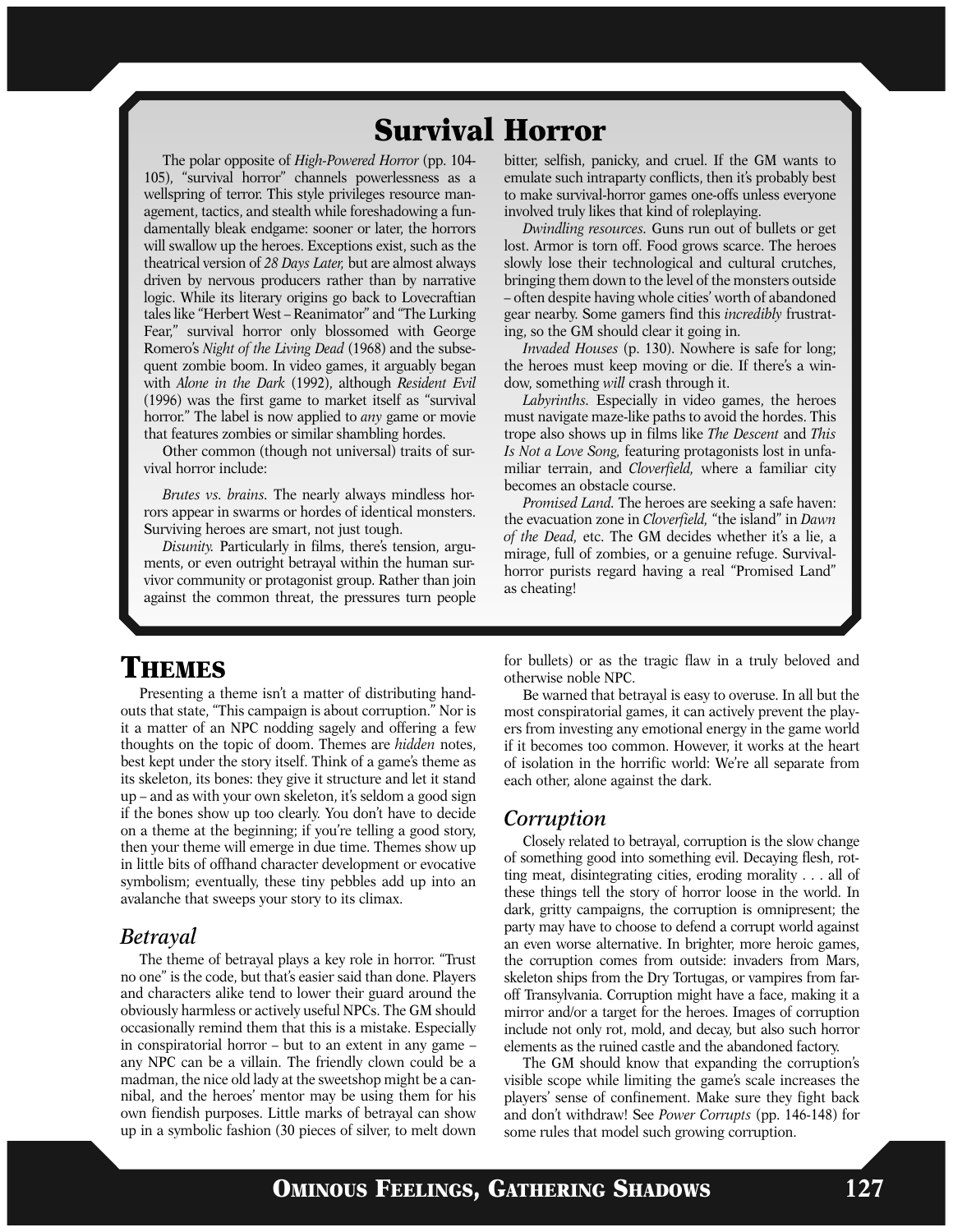#### <span id="page-9-0"></span>*Forgotten Lore and Horrible Secrets*

Especially in games of psychological and cosmic horror, the horror might come not only from monsters and corpses, but also from the heroes' discovery of horrifying truths about the world, themselves, or their place in the universe. These discoveries can require Fright Checks. Since much horror magic forces the caster to confront directly, accept, and indeed invite such knowledge, even casting a spell might demand a Fright Check! For rules, see *Fearsome Magic* in *GURPS Thaumatology.*

Whether a Fright Check is required in a given case depends on the campaign. In a traditional Gothic horror game, discovering that one's grandfather went mad might demand such a Fright Check; in a gritty, alien-hunting blackops game, only the realization that an alien race is pulling the ops' strings is likely to shake them to the core. In general, the more clearly and completely the new discovery reveals an Awful Truth threatening the heroes' sanity or worldview (or even the worldview that they still desperately wish to believe in), the greater the Fright Check penalty. Some examples:

- This information demonstrates the Awful Truth, but might be explained away (e.g., the graphically realistic graffiti art in the subways shows ghouls killing people): no modifier
- This information clearly demonstrates the Awful Truth; rejecting it takes willful denial (e.g., this transit police report clearly indicates the presence of a ghoul colony in the New York subways): -1
- This information shows the Awful Truth goes deeper, or has wider meaning, than previously thought (e.g., these diaries prove that a group of madmen have spread ghoul colonies to Oregon): -3
- The Awful Truth strikes directly at your life or beliefs (e.g., your grandfather somehow became a ghoul and faked his death): -3
- Knowing this information, or casting this spell, assuredly opens you or your loved ones up to evil, madness, or Things Man Was Not Meant To Know (e.g., your grandfather infected your children with the ghoul virus when he last visited you): -5
- The Awful Truth has global scope (e.g., the ghoul cult has existed for centuries, and controls major healthcare institutions): -7
- The Awful Truth strikes at the core of your identity (e.g., your grandfather initiated you into the ghoul cult as a child and erased your memory of it until now): -7
- This knowledge, or spell, could destroy the world perhaps it's doing so right now (e.g., the ghoul cult has laced this year's flu vaccine with the ghoul virus): -10

## STRESS AND DERANGEMENT

In some horror, especially horror dealing with Things Man Was Not Meant To Know, certain frights can blast the sanity from those who behold (or discover) them. The Thing simply *cannot* exist – the mortal mind cannot perceive it and remain sane. Without going the full Lovecraft, a horror campaign might still posit a difference between simple terror and adrenaline shock, and madness-inducing visions and experiences. One way to draw this distinction is to separate Fright Checks into two categories: ordinary Fright Checks, which cause *Stress,* and *Sanity-Blasting Fright Checks,* which cause *Derangement.*

In this model, failing an ordinary Fright Check causes the effects on the *Fright Check Table* and adds -1 to Stress – or -3 on a critical failure. Sanity-Blasting Fright Checks work similarly, but worsen Derangement instead of Stress. The victim has a cumulative penalty to *all* Fright Checks equal to current (Stress + Derangement)/2, rounded *against* him. Unforgiving cosmic horror games with truly sanityblasting stimuli may halve only the Stress penalty!

## Not Just Stunned

The *Fright Check Table* (pp. B360-361) depends a lot on "stunned" results. In short (one- or two-second) bursts, there's little wrong with that – but when stun lingers on, players can find themselves spending an entire combat with nothing to do but defend at -4. (Fainting is even worse, but it's *intended* to turn the victim into monster bait.) While the GM should try to make combats terrifying enough to capture everyone's attention, even those playing inactive characters, there are several alternatives to stun:

*Down the List:* The player can always suggest a *worse* (but perhaps more fun to roleplay!) result from further down the *Fright Check Table.* The GM should make sure that this choice is at least as inconvenient – if not as tiresome – as being stunned.

*Flight or Frenzy:* The alliterative alternatives to "freeze." After one second of stun, the character must

either flee the scene at his highest Move or attack the frightening stimulus as if Berserk. If he already has a similar disadvantage (Cowardice or Berserk), he must roll vs. the *lower* of Will or that disadvantage's selfcontrol number to snap out of it.

*Stun is Fun:* Provided that the character isn't doing anything useful, and only defends at -4, he need not just stand there. He might run around in little circles having hysterics (roll his direction randomly each turn, as for *Scatter,* p. B414), or collapse and moan, or scream at the top of his lungs, or rant and gibber, or anything along those lines. If the GM agrees that the move is tactically useless, he may even let the victim try to take pictures, frantically text his location, or pull out his gun only to drop it from nerveless fingers and chase it along the floor. The GM should allow any free action during "horror stun" that wasn't caused by a creature deliberately attempting to freeze its victims in place.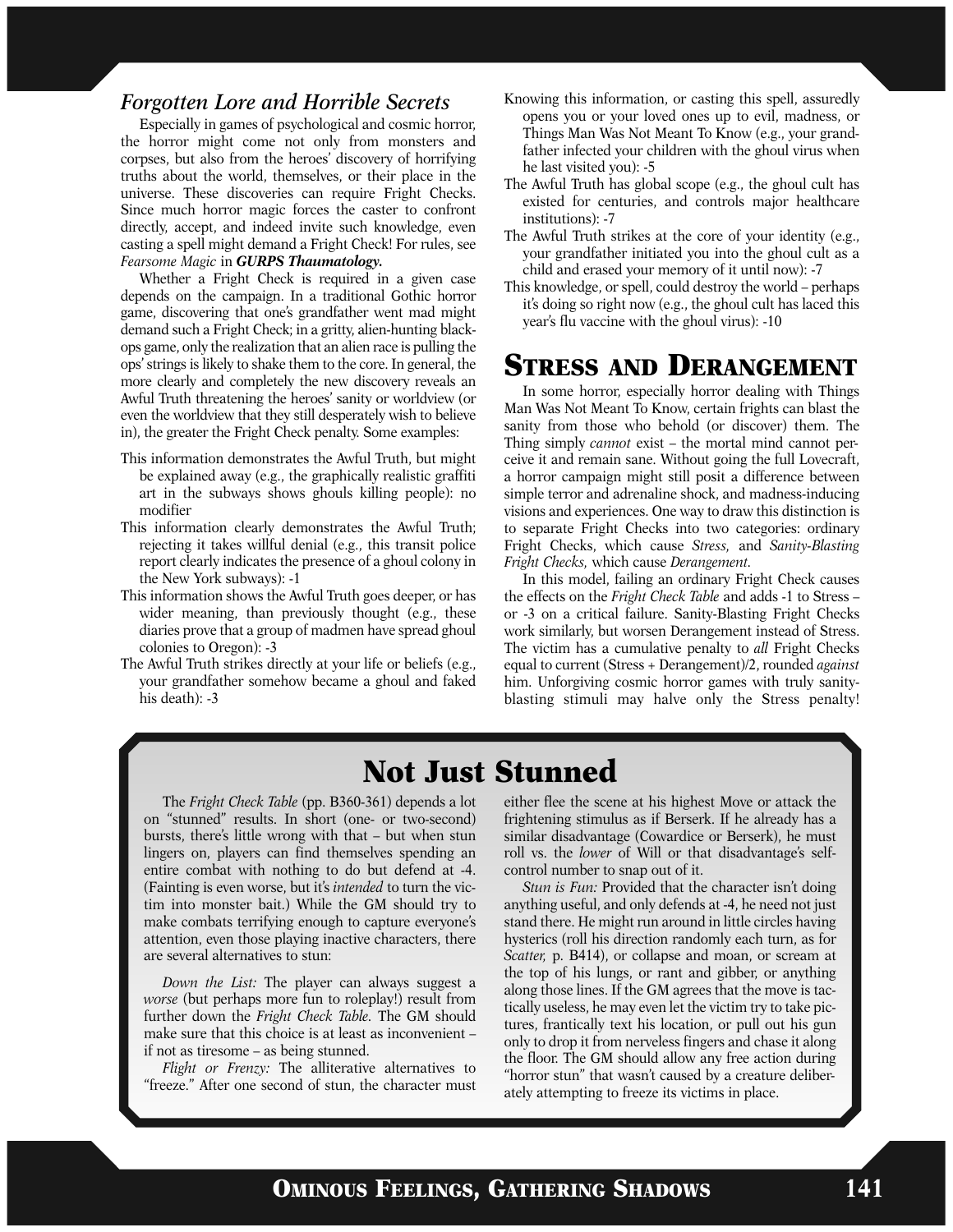# INDEX

<span id="page-10-0"></span>Abilities Only limitation, 20. Academic template, 33-34. Accelerated Healing enhancement, 21. Adam monster, 97. Addiction disadvantage, 22-23. Addictive Bite enhancement, 21. Advantages, *existing,* 11-20; *new,* 20-21; *powers and,* 31-33; *secret,* 22. Adventures, *character hooks,* 6-8; *maintaining the mood,* 6, 10, 44-46; *Monster Hunters,* 11; *Plain Folks,* 10- 11; *see also Campaigns*. Affliction advantage, 12-13. AI, evil, 88. Aliens, *infiltrators,* 84-85; *invaders,* 76; *see also Unseelie*. Ammunition, *magic,* 53; *reducing effectiveness,* 56; *silver,* 52-53; *wooden,* 53. Ancestor hook, 7. Ancient Ones, 73-75. Androids, 88. Angels, as monsters, 95. Animals, *giant,* 65; *hordes,* 64-65; *man-eating,* 62-63. Animation limitation, 19. Antagonists, *see Villains*. Antiquary Talent, 19. Apeirophobia, 25. Ape-men, 152-153. Apes, fifty-foot, 65. Apocalypse, *fear of,* 94; *Phobia,* 25. Apparitions, 78. Ardat-lili, 93. Area Knowledge skill, 28. Arendians, 85. Aristocrat template, 34. Armada-2 worldline, 119. Armor, 48. Armoury skill, 28. Artist template, 34-35. Aslais, 96. Astral plane, 108. Attorney template, 35. Aura spell, item, 111. Austerity, 106; *examples,* 151, 158. Aware enhancement, 13. Bad Places, 128-130; *ghosts and,* 77; *planes and,* 108; *planets as,* 118; *supernatural Corruption and,* 147. Balloon, water, 49. Bane limitation, 14, 18, 52-53. Banshees, 80. Bear were-form, 61. Beasts, *see Monsters, Villains*. Beheading Blow technique, 30. Being Buried Alive Phobia, 25. Bibliography, *see Reference Material*.

Bike locks and chains, 46. Biological power modifier, 30. Black magic, 110. Blessed advantage, 13. Blobbs, 153. "Blood in the Craters" campaign, 157-161. Body of Swarm enhancement, 14. Body parts, independent, 15, 71. Boundaries, 106-109; *examples,* 151, 158. Britannica-3 worldline, 119. Brute monsters, 97. Bullets, *see Ammunition*. Byles, 153.



Cabal, 10, 11, 14, 52; *as enemy,* 102; *Code of Honor,* 23. Cameras, monsters and, 56. Camp horror, 129; *see also Silly Horror.* Campaigns, *adding horror,* 132; *atmosphere,* 131- 132; *boundaries,* 106-109; *building in the twists,* 134; *casting suspicions,* 131; *changes of pace,* 131; *design,* 132-134; *elements,* 121-123; *examples,* 150-161; *extraordinary abilities*

*in,* 112-113; *first encounter with evil,* 133; *high-powered,* 104-105; *hooks,* 6-8, 133; *length,* 99- 100; *magic in,* 109-111; *other modes,* 129; *payoff,* 134; *plots,* 102-103; *power level of,* 55, 99, 103, 114; *preventing formula horror,* 134; *props,* 131-132; *psionics in,* 111-112; *reality of legends,* 136; *running horror,* 131-132; *scale,* 105; *scope,* 106; *settings,* 106-109, 128- 130; *styles,* 123-130; *symbolic settings,* 128-130; *teasers,* 133; *technology in,* 112; *themes,* 127-128; *timing,* 131; *uncertainty in,* 121; *unnatural elements,* 123; *see also Adventures, Design Parameters, Fears, Genres, Narrative Structures, Villains*. Candles, demon, 111. Cannibals, *legendary,* 84; *other forms,* 72, 83, 154. Cannot Close Eyes Supernatural Feature, 26. Cannot Memorize Forms limitation, 18. Cat were-form, 61. Cell phones, 46; *problem,* 122. Chainsaws, 49-51.

Chalkies, 68-69.

Channeling advantage, 13.

Characters, *abilities in campaigns,* 112- 113; *adventure tips,* 6, 10, 44-46; *archetypes,* 7; *biographies,* 6; *concept,* 6; *consequences of actions, 106*; *design,* 6- 9; *development,* 9; *hooks,* 6-8; *monsters as,* 11; *motivation,* 9; *party design,* 9- 11; *personalizing,* 7; *point levels,* 10; *power levels,* 103, 104; *special considerations,* 6; *stereotypes,* 7; *templates,* 33-44; *see also Advantages, Disadvantages, Enhancements, Limitations, Monsters, Villains*. Charlatan template, 40. Chemlights, 46. Chi power modifier, 30. Child template, 35. Childhood curse hook, 7. Cihuateteos, 93. Clerical Investment advantage, 13. Clowns, evil, 68-69. Code of Honor disadvantage, 23. Coitophobia, 25. Cold Spot Supernatural Feature, 26. Collector Contacts, 13-14. Combat, *gear,* 48-53; *reducing effectiveness,* 56. Communications, *equipment,* 46-48, 122; *spectral,* 47-48. Compulsive Behavior disadvantage, 23. Computers, evil, 88-89. Conspiracy horror, 117; *austerity,* 106; *character hooks and,* 8; *character traits and,* 13, 18, 24, 25; *example settings,* 158; *high-powered horror and,* 105; *magic and,* 110; *monsters and,* 59, 82, 86, 89; *narrative structures and,* 101; *other styles and,* 125; *scale,* 105; *scope,* 106; *settings,* 107, 109, 115-119; *themes,* 127. Contacts advantage, 13-14. Corporeal Undead meta-traits, 27. Corrupting limitation, 22. Corruption points, 146-147; *example system,* 147-148. Corruption, *of magic and powers,* 146-148; *theme,* 127. Cosmic deities, 73, 74; *see also Things Man Was Not Meant To Know*. Cosmic horror, 124-125; *austerity,* 106; *character traits and,* 14, 16, 19, 25, 32; *example settings,* 151; *Fright Checks,* 141; *insanity and,* 142, 147; *modes,* 128; *monsters and,* 65, 73-76, 83, 94; *narrative structures and,* 102; *other styles and,* 124; *scale,* 105; *scope,* 106; *settings,* 107, 109, 115-119; *technology and,* 112; *themes,* 128; *villains,* 103, 137, 138; *see also Things Man Was Not Meant To Know*. Cosmic power modifier, 30. Cowards, 138. Cratiphobia, 25.

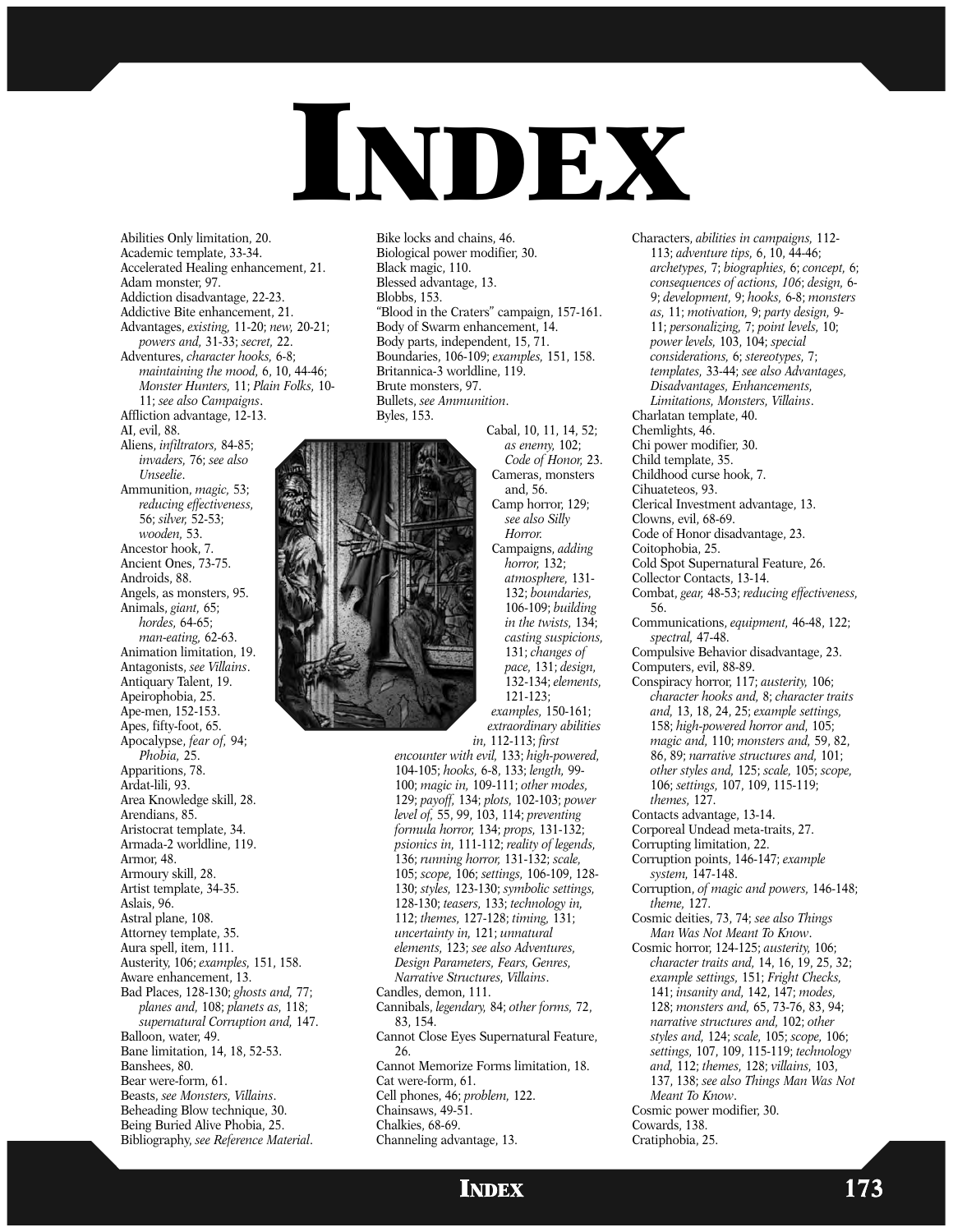Criminal template, 36-37. Crosses, 49, 50; *of protection,* 111. Crucifixes, 48. Cryptids, 81-82, 84; *study of,* 28. Cryptozoology Expert Skill, 28. Cunning Folk Talent, 19. Current Affairs skill, 28. Curse Affliction, 12. Cyberpunk genre, 118. Daggers, 111. Daikaiju, 94. Damage Resistance advantage, 14; *silver and,* 52-53. Dead Social Stigma, 25. Death-fetches, 80. Delusions disadvantage, 23-25. Dementophobia, 25. Demiplanes, 108. Demonology Expert Skill, 28. Demons, 95-96; *candles,* 111; *possession by,* 142. Dependents disadvantage, 135. Derangement penalties, 141-142; *conditions caused by,* 144*; see also Fright Checks*. Design parameters, 105-109; *example,* 151, 158. Detective template, 37. Devil-beasts, 96. Devotion Talent, 19. Difficult Materialization limitation, 16. Disadvantages, *existing,* 22-26; *drug side effects,* 146; *Fright Checks and,* 26, 143- 144; *hooks and,* 7-8; *mental conditions and,* 144; *new,* 26-27; *secret,* 22. Disadvantageous Alternate Form option, 18. Disease power, 31. Disembodied brain, 71. Divine power modifier, 30. Dixie-1 worldline, 119. Doctor template, 37-38. Doleovore enhancement, 21. Doppelgängers, 80. Dracula, 57, 58; *see also Vampires.* Dread disadvantage, 25. Dream power, 31. Dreamworlds, 114. Drills, power, 47, 50. Drugs, psychiatric, 146. Duct tape, 46. Dybbuks, 78. Ectoplasmic Materialization limitation, 16. Eidolons, 79. Electronic voice phenomena (EVP), 47. Electronics Operation skill, 28. EM filed meters, 47. Emotion Control limitation, 17. Energy Reserve advantage, 20. Enhancements, new, 13-17. Equipment, *armor,* 48; *breaking down,* 112; *cell phone problem,* 122; *holy,* 48, 111; *holy water,* 48; *magic,* 53, 111; *malevolent,* 81, 88-89; *modern gear and monsters,* 55-56; *protection,* 48-49; *reducing effectiveness,* 112; *see also Computers, Technology, Weapons*. Esoteric Armoury, 28. Etheric plane, 108. Evil ancestor hook, 7. Expert Skill, 28-29.

Explorer templates, 38. Extended Duration, Permanent enhancement, 22. Faërie demiplane, 108. Faeries, 83, 84; *see also Unseelie*. False Memories Delusion, 24. Fantasy horror, 113-114; *historical,* 114-117. Fatigue Only limitation, 18. Fear power, 31. Fearlessness advantage, 14. Fears, *apocalypse,* 94; *death,* 90-94; *disease,* 86-87; *god,* 75; *hell,* 95-97; *madness,* 67-69, 83; *mutilation,* 69-71, 83; *nature,* 60-66, 83; *no hell,* 97; *others,* 82-85; *Phobia disadvantage,* 25; *poisoning,* 59; *sex,* 65-66; *starvation,* 72-73; *taint,* 57-60, 83; *technology,* 88- 89; *the foreign,* 73; *the natives,* 66, 83; *the state,* 89-90; *the universe,* 73-76; *the unnatural,* 77-82; *witches,* 82; *see also Fright Checks*. Fiberscopes, 47. Film, specialty, 46. Fire extinguisher, 49, 51. Five Rs, 45. Five Ss, 46. Five Ts, 45-46. Flares, *hand,* 46, 50; *pistols,* 49. Flashlights, 49, 51. Flawed limitation, 18. Flying Swarm enhancement, 14. Fortean horror, 129. Fortune Telling techniques, 30.



Frankenstein's Monster, 97. Fright Checks, 139-146; *bizarre and supernatural happenings,* 140; *conditions caused by,* 144; *cumulative effects of,* 140; *curing conditions,* 144- 146; *dead bodies,* 140; *derangement and,* 141-142; *forgotten lore,* 141; *horrible secrets,* 141; *insanity and,* 143- 144 *monsters and,* 139; *multiple,* 140; *stress and,* 141-142;*"stunned" results,* 141; *tables,* 143-144. Gaki, 72. Gates, alternate plane, 111. Gaudivore Affliction, 12. Genii locorum, 79. Genres, 113-119; *campaign examples,* 150, 157. Gernsback worldline, 119.

Ghilan, 64. Ghost hunter lens, 41. Ghostly Movement ability, 20. Ghostly Repetition Compulsive Behavior, 23. Ghosts, 77-81; *Compulsive Behavior,* 23; *feeding,* 77-78; *Phobia,* 25; *Possession modifiers,* 80; *specialized,* 80-81; *variations,* 72-73, 160-161. Ghouls, 59-60; *fantasy,* 60; *Martian,* 159-160. Ghuls, 60. Gill-men, 153. Glass shards, 49, 50. Gore style, 124. Gothic horror, 125. Government, *fear of,* 89-90; *Phobia,* 25*.* Guiafairos, 153-154. Guilty secret hook, 7-8. *GURPS,* 43, 114, 139, 150, 172; *All-Star Jam 2004,* 172; *Arabian Nights,* 115; *Atlantis,* 156; *Atomic Horror,* 117; *Autoduel,* 119; *Basic Set,* 19, 139; *Bio-Tech,* 146, 158, 159; *Black Ops,* 43, 172; *Blood Types,* 172; *Cabal,* 102, 117, 172; *Cliffhangers,* 116; *Creatures of the Night,* 172; *CthulhuPunk,* 172; *Cyberworld,* 172; *Egypt,* 93, 115; *Faerie,* 172; *Fantasy,* 72, 111, 146; *Greece,* 115; *High-Tech,* 46, 53; *Illuminati,* 117, 172; *Imperial Rome,* 115; *Infinite Worlds,* 116, 119, 129, 157; *Loadouts: Monster Hunters,* 48; *Magic,* 69, 95, 110, 114, 146, 147; *Mars,* 161; *Martial Arts,* 11, 30; *Middle Ages 1,* 115; *Monsters,* 172; *Old West,* 115; *Powers,* 14, 31, 69, 95, 146, 147; *Power-Ups 1,* 112, 146; *Psionic Campaigns,* 112; *Psionic Powers,* 112, 114, 147; *Reign of Steel,* 119, 172; *Screampunk,* 125, 172; *Shapeshifters,* 172; *Space,* 119; *Special Ops,* 43; *Spirits,* 172; *Steampunk,* 115, 151, 158; *Supers,* 91, 118; *Swashbucklers,* 115; *Technomancer,* 111, 172; *Thaumatology,* 110, 141, 146, 151, 152, 172; *Undead,* 172; *Voodoo,* 115, 151, 172; *War Against the Chtorr,* 161; *Warehouse 23,* 172; *World War II,* 117; *WWII: Weird War II,* 117, 172; *Y2K,* 119, 172. Half-men, 154. Handsome stranger (monster), 68. Haunt meta-trait, 27. Haunted item hook, 8. Hazard enhancement, 21. Hazardous Materials skill, 29. Headless Horsemen, 80. Heals FP enhancement, 21. Hell, *fear of,* 95-97; *plane,* 108; *power,* 32; *see also Demons*. Herbs, 49. Hidden races, 84; *see also Unseelie*. Higher Purpose advantage, 14. Historical horror, 114-117. Holy water, 48. Hook, The, killers, 67. Horrifying Window Affliction, 12, 13. Humanoid Form enhancement, 14. Hunger, *fear of,* 72-73; *Phobia,* 25; *spirits,* 72-73.

174 INDEX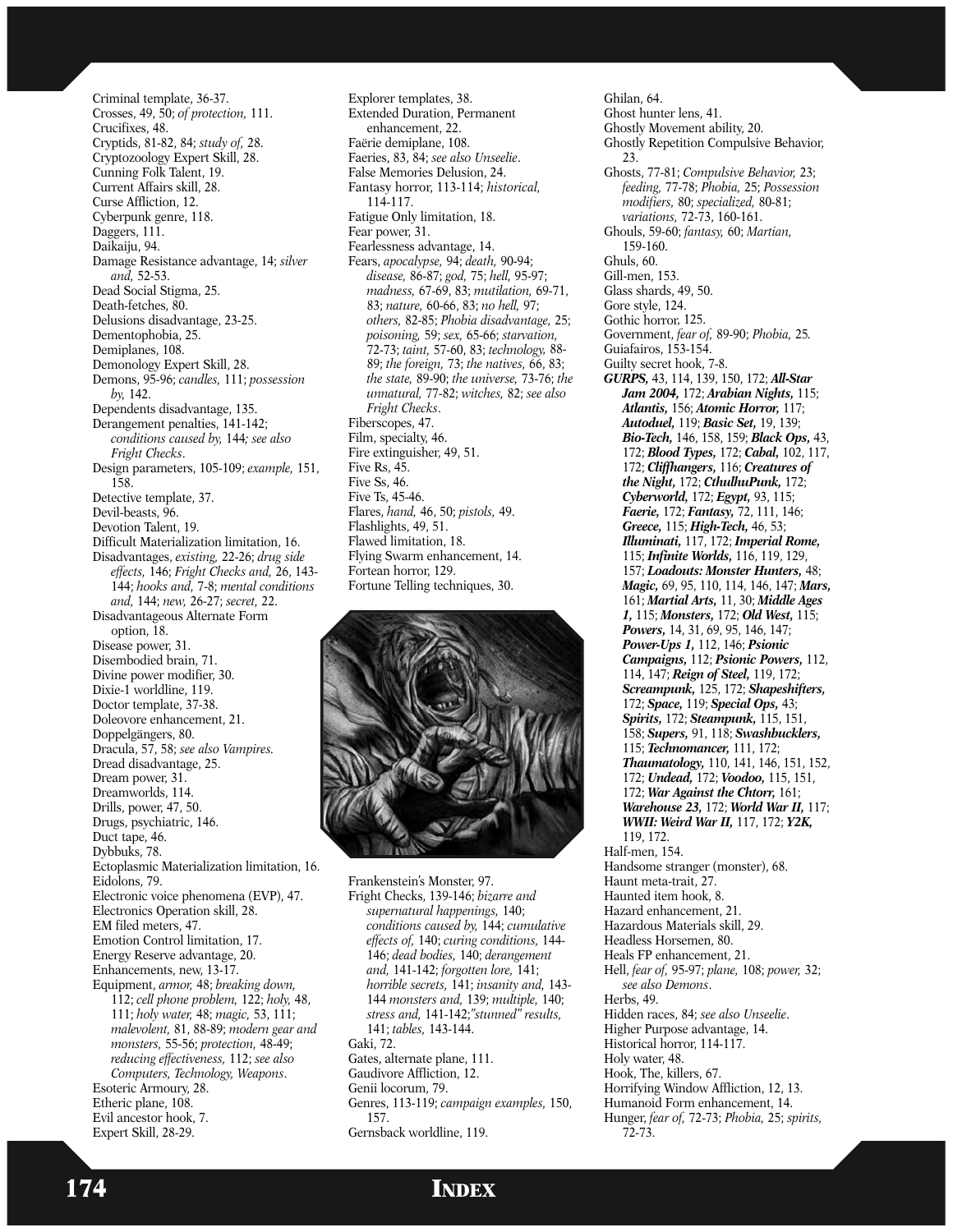Hyperspace, 108. Incubi, 66. Independent Body Parts variation, 15. Independent enhancement, 17. Infiltration enhancement, 14. Infinite Worlds campaigns, 119. Infinity Phobia, 25. Infrared, *film,* 46; *filters,* 47. Injury Tolerance advantage, 14-15; *Independent Body Parts,* 15. Innate Attack advantage, 15-16. Insanity, 142-146; *conditions caused by,* 144; *hook,* 8; *see also Fright Checks*. Insensitive limitation, 25. Insubstantiality advantage, 16. Intact Undead meta-trait, 27. Invaded House, 130. Invaders, *alien,* 76; *metamorphic,* 85; *see also Unseelie*. Investigations, *checklist,* 45; *gear,* 46-48; *skills,* 45; *standard kit,* 46; *useful gear,* 46-48. Investigative horror, 129. Isolation, 122. Jack the Ripper, 70. J-horror, 126. Jiangshi, 58. Johnson's Rome worldline, 119. Journalist template, 38-39. Jumper advantage, 16-17. Kaiju, 94. Kirlian camera, 47. Lamashtu, 94. Lamia, 66, 93. Lawnmowers, 50. Leech advantage, 20-21. Lenses, *see Templates*. Leprous Touch Affliction, 12, 13. Lights, *gear,* 46-47; *tactical,* 47. Lilitu, 93-94. Limitations, new, 14-21. Limited Access limitation, 16. Limouphobia, 25. Lion, man-eating, 63. Little People, 83. Lobotomization, 145-146. Long Tongue Supernatural Feature, 26. Loups-garous, 72. Lycanthropy, *see Werewolves, Wolf-Men*. Madness, *fear of,* 67-69, 83; *Phobia,* 25; *power,* 32. Magic, *black,* 110; *bullets,* 53; *campaigns and,* 109-111; *Corruption and,* 146-148; *items,* 111. Magical power modifier, 31. Malevolent objects, 81, 88-89. Malformed Feet Supernatural Feature, 26. Mandroids, 90. Man-eaters, 62-63. Manifestation enhancement, 17. Manitous, 66. Marauds, 160. Martians, 158-159; *ghouls,* 159; *technology,* 159. Medium advantage, 17. Memory Wipe Affliction, 12, 13. Men In Black, 89-90. Mental disorders, *cures,* 144-146; *diagnoses,* 144, 145; *disadvantages and,* 144; *see also Fright Checks*.

Mesmerist Talent, 19. Metamorphic invaders, 85. Meta-traits, new, 27; *see also Templates.* Metuovore enhancement, 21. Meyhoms, 154. Millenniphobia, 25. Mind Control advantage, 17. Minions, for Cosmic Deities and Ancient Ones, 75-76. Mirrors, gates, 111; *realm,* 108; *vampires and,* 56, 58. Missing relative hook, 8. Missing time hook, 8. Misty limitation, 15. Modern-day horror, 117-118. Modes, 129; *examples,* 151, 157; see also *Austerity, Boundaries, Fears, Scale, Scope, Styles, Themes*. Monster-hunting, *adventures,* 11; *checklist,* 45; *equipment,* 46-53. Monsters, *archetypes,* 55-56; *as antagonists,* 102-105; *characteristics of,* 136; *characters as,* 11; *choosing,* 55-56; *modern equipment and,* 55-56; *reality of,* 136; *stereotypes,* 55-56; *see also Fears, Villains*. Moral power modifier, 31. Morois, 58. Mummies, 92-93; *curses,* 92. Mummified Undead meta-trait, 27. Murophobia, 25. Mutilation, *fear of,* 69-71; *independent body parts,* 15, 71; *monsters,* 70-71, *panics,* 69; *Phobia,* 25. Myrmidons, 160. Mystic template, 39-40. Narrative structures, *escape,* 100-101; *examples,* 156, 161; *gauntlet,* 101; *nemesis,* 101; *picaresque,* 101; *quest,* 102. Natural unnatural monsters, 81. Nature power modifier, 31. NCO lens, 43. Neck Bite technique, 30. Neck protectors, 49. Necrophones, 48. Needs Sample limitation, 18. Nergal worldline, 119. Ngojama, 96-97. Night Vision advantage, 17. Nightmare, *Affliction,* 12, 13; *plane,* 108; *power,* 31. No Pulse Supernatural Feature, 26. No Vertical Move limitation, 16. Noisy limitation, 16. Nosferatu, 87. Oathbound Code of Honor, 23. Objects, malevolent, 81, 88-89. Obligate Doleovore limitation, 21. Obligate Metuovore limitation, 21. Occult crime consultant lens, 41. Occult! wildcard skill, 29. Occultism skill, 29. Occultist, *Talent,* 19; *template,* 40-41. Octopuses, giant, 154. Officer lens, 43. One Emotion Only limitation, 17. One Power limitation, 20. Oni, 97. Only Heals FP limitation, 21.

Order of the Golden Fleece, 151. Order of the Silver Sword, 151. Outsider meta-trait, 27. Paintball guns, 50, 51. Palefaces, 68-69. Panic Attacks disadvantage, 26-27. Paralyzing Touch Affliction, 12, 13. Parapsychology Electronics Operation, 28. Patrons *advantage,* 18; *false-flagged,* 18. Pentacles, electric, 48-49. Pepper spray, 50, 51. Perk, new, 22. Pestilence Innate Attack, 15-16. Pestilent perk, 22. Phantasms, 79. Phantom ships, 80-81. Phobia disadvantage, 25. Photography skill, 29. Physician skill, 29. Piasa birds, 81-82. Pirate template, 152. Pishachas, 60. Plague Innate Attack, 16. Plagues, 86-87; *vampire,* 87. Planes, 108, 109; *gates to,* 111. Plots, 102-103. Pneumatology Expert Skill, 28. Pocket dimensions, 108. Pod people, 85. Poet Talent, 19. Poisoning, *fear of,* 59; *Phobia,* 25. Police officer template, 41. Poltergeists, 79. Possession, *advantage,* 18; *by ghosts,* 80; *by demons,* 142. Post-apocalyptic genre, 119. Power levels, campaigns and, 55, 99, 103, 114. Power modifiers, *common,* 30-31; *new,* 31-33. Powers, 30-33; *Corruption and,* 146-148. Practitioner template, 39-40. Priest template, 41. Prisms, magic, 111. Projected Form limitation, 19. Projection limitation, 16-17. Protective gear, 46-47. Psionic power modifier, 31. Psionics, 111-112. Psychic silhouettes, 160-161. Psycho killers, 67-68. Psychological horror, 11, 125-126; *austerity,* 106; *character hooks and,* 7, 8; *character traits and,* 14, 23, 24; *Fright Checks,* 141; *high-powered horror and,* 105; *insanity and,* 143; *narrative structures and,* 100-102; *no-magic,* 110; *other styles and,* 124; *scale,* 105; *scope,* 106; *settings,* 107, 109, 115-119; *themes,* 128. Psychology skill, 29. Pulp horror, 124; *austerity,* 106; *character hooks and,* 8; *character traits and,* 14; *example settings,* 150, 158; *mental illness cures,* 146; *narrative structures and,* 101, 102; *scale,* 105; *settings,* 107, 115-119; *themes,* 128; *villain motivations,* 137. Rakshasa, 97. Rats Phobia, 25. Reality Tripod worldline, 157.